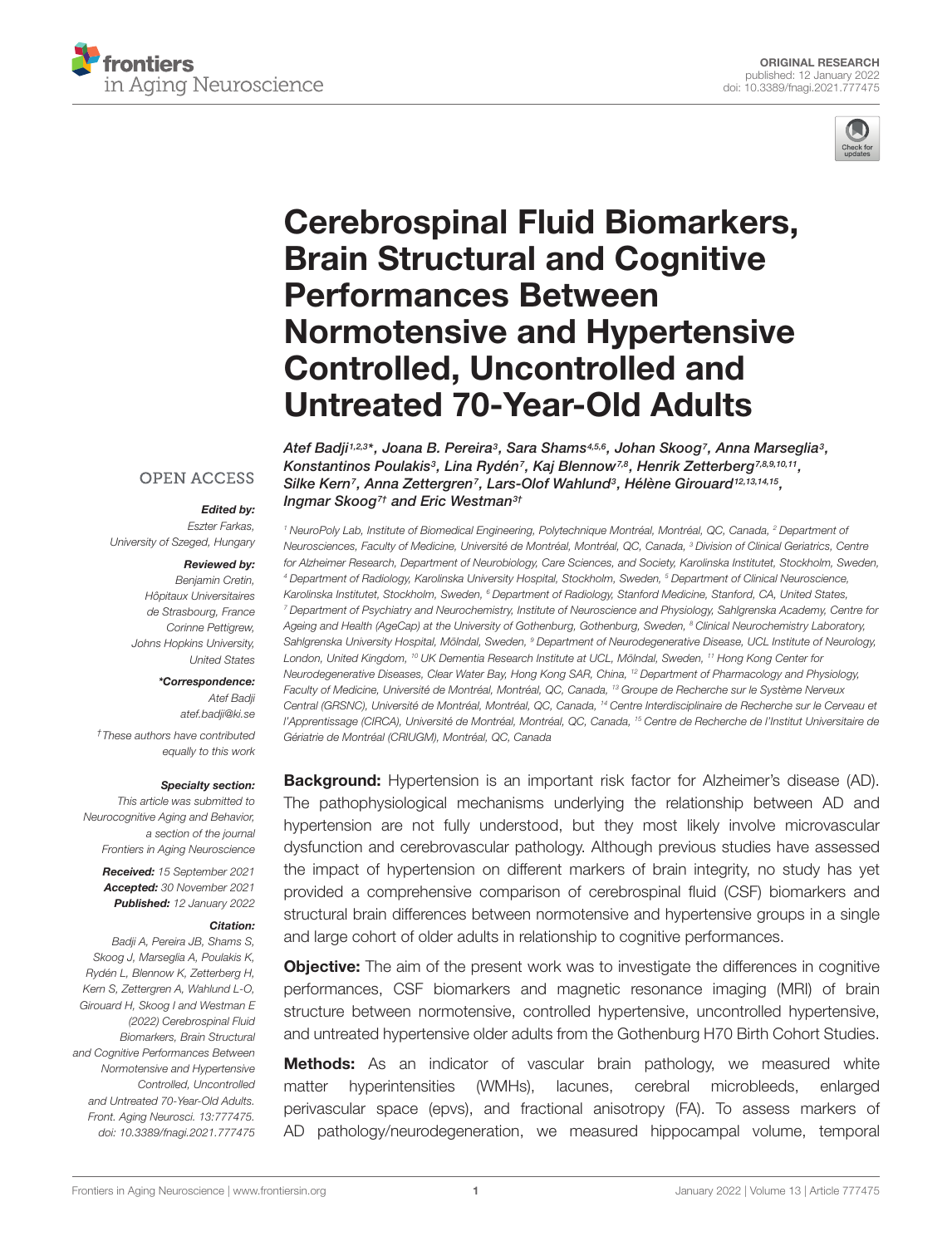cortical thickness on MRI, and amyloid- $β<sub>42</sub>$ , phosphorylated tau, and neurofilament light protein (NfL) in cerebrospinal fluid. Various neuropsychological tests were used to assess performances in memory, attention/processing speed, executive function, verbal fluency, and visuospatial abilities.

**Results:** We found more white matter pathology in hypertensive compared to normotensive participants, with the highest vascular burden in uncontrolled participants (e.g., lower FA, more WMHs, and epvs). No significant difference was found in any MRI or CSF markers of AD pathology/neurodegeneration when comparing normotensive and hypertensive participants, nor among hypertensive groups. No significant difference was found in most cognitive functions between groups.

**Conclusion:** Our results suggest that good blood pressure control may help prevent cerebrovascular pathology. In addition, hypertension may contribute to cognitive decline through its effect on cerebrovascular pathology rather than AD-related pathology. These findings suggest that hypertension is associated with MRI markers of vascular pathology in the absence of a significant decline in cognitive functions.

Keywords: CSF (cerebrospinal fluid), hypertension, brain, MRI, white matter, aging

# INTRODUCTION

Hypertension is considered to play an important role in cognitive deficits, being mediated by microvascular dysfunction and cerebrovascular pathology [\(Iadecola,](#page-12-0) [2014\)](#page-12-0). Cerebral small vessel disease has a constellation of clinical and radiological manifestations among which white matter hyperintensities (WMHs), lacunes, cerebral microbleeds and enlarged perivascular spaces have been associated with hypertension [\(Veglio et al.,](#page-13-0) [2009;](#page-13-0) [Brown et al.,](#page-11-0) [2018\)](#page-11-0). Advances in neuroimaging techniques with diffusion tensor imaging (DTI) have further improved our knowledge about the effects of hypertension on brain microstructure [\(Maillard et al.,](#page-12-1) [2014;](#page-12-1) [de](#page-11-1) [Groot et al.,](#page-11-1) [2015;](#page-11-1) [Badji et al.,](#page-11-2) [2019\)](#page-11-2). For instance, high blood pressure was found to be associated with reduced fractional anisotropy (FA) in numerous white matter tracts in adults aged 46–100 years (mean 63.8) [\(de Groot et al.,](#page-11-1) [2015\)](#page-11-1). Interestingly, DTI metrics can capture microstructural changes related to hypertension before the appearance of irreversible white matter damage. Indeed, these metrics can capture microstructural changes within WMHs that are not yet visible on standard T2 fluid attenuation inversion recovery (FLAIR) images [\(Maillard et al.,](#page-12-1) [2014\)](#page-12-1).

Several studies have supported the vascular hypothesis of Alzheimer's disease (VHAD) throughout the years. It is now more and more recognized that the critical steps that turn normal aging into a cognitively dysfunctional vortex starts with the acquisition of vascular risk factors such as hypertension [\(Baumgart et al.,](#page-11-3) [2015;](#page-11-3) [de la Torre,](#page-11-4) [2018\)](#page-11-4). Vascular risk factors are responsible for the sustained cerebral hypoperfusion that follows [\(Baumgart](#page-11-3) [et al.,](#page-11-3) [2015;](#page-11-3) [de la Torre,](#page-11-4) [2018\)](#page-11-4). Mechanistically, once reached a critical threshold of cerebral hypoperfusion, hemodynamic deterioration will damage endothelial cells, thereby cerebral blood flow reactivity, vessel tone and vessel compliance as well as

affecting the signaling pathways between astrocytes and neurons which in turns, ultimately lead to decline in brain metabolism and cognitive function [\(de la Torre,](#page-11-4) [2018\)](#page-11-4).

Midlife hypertension is particularly associated with an increased risk of developing both Alzheimer's disease (AD) and vascular dementia. Neuropathological studies showed that individuals with high blood pressure often have large areas of white matter hyperintensity, ventricular enlargement and silent infarcts, which can lead to cognitive dysfunction. A large autopsybased neuropathological study importantly revealed that 80% of patients diagnosed with AD and no evidence of mixed dementia has vascular pathology including cortical infarcts, lacunes, and cerebral microbleeds [\(Toledo et al.,](#page-13-1) [2013\)](#page-13-1), supporting the concept that cerebrovascular dysfunction is prominent in AD and lowers the threshold for dementia for a given AD pathology burden [\(de la Torre,](#page-11-4) [2018\)](#page-11-4).

Moreover, hypertension increases pulsatile aortic stress which promotes elastin fragmentation [\(Mitchell,](#page-12-2) [2014\)](#page-12-2). These structural arterial changes successively lead to functional changes in CBF that have been associated with the rate of accumulation of cerebral AB over time [\(Hughes et al.,](#page-12-3) [2014;](#page-12-3) [Avolio](#page-11-5) [et al.,](#page-11-5) [2018\)](#page-11-5). This means that overall there is a significant overlap between hypertension, cerebrovascular lesions and cerebral AB pathologies.

Because hypertension is a modifiable risk factor, blood pressure control has become an important candidate for the prevention of cerebrovascular pathology and cognitive impairment [\(Gorelick et al.,](#page-12-4) [2017\)](#page-12-4). Although several studies have assessed the impact of hypertension on markers of cerebral small vessel disease, white matter integrity, AD pathology or cognitive function, none have yet compared these markers between normotensive vs. different hypertensive groups (controlled, uncontrolled, and untreated hypertensives) in a single cohort of older adults. The aim of the present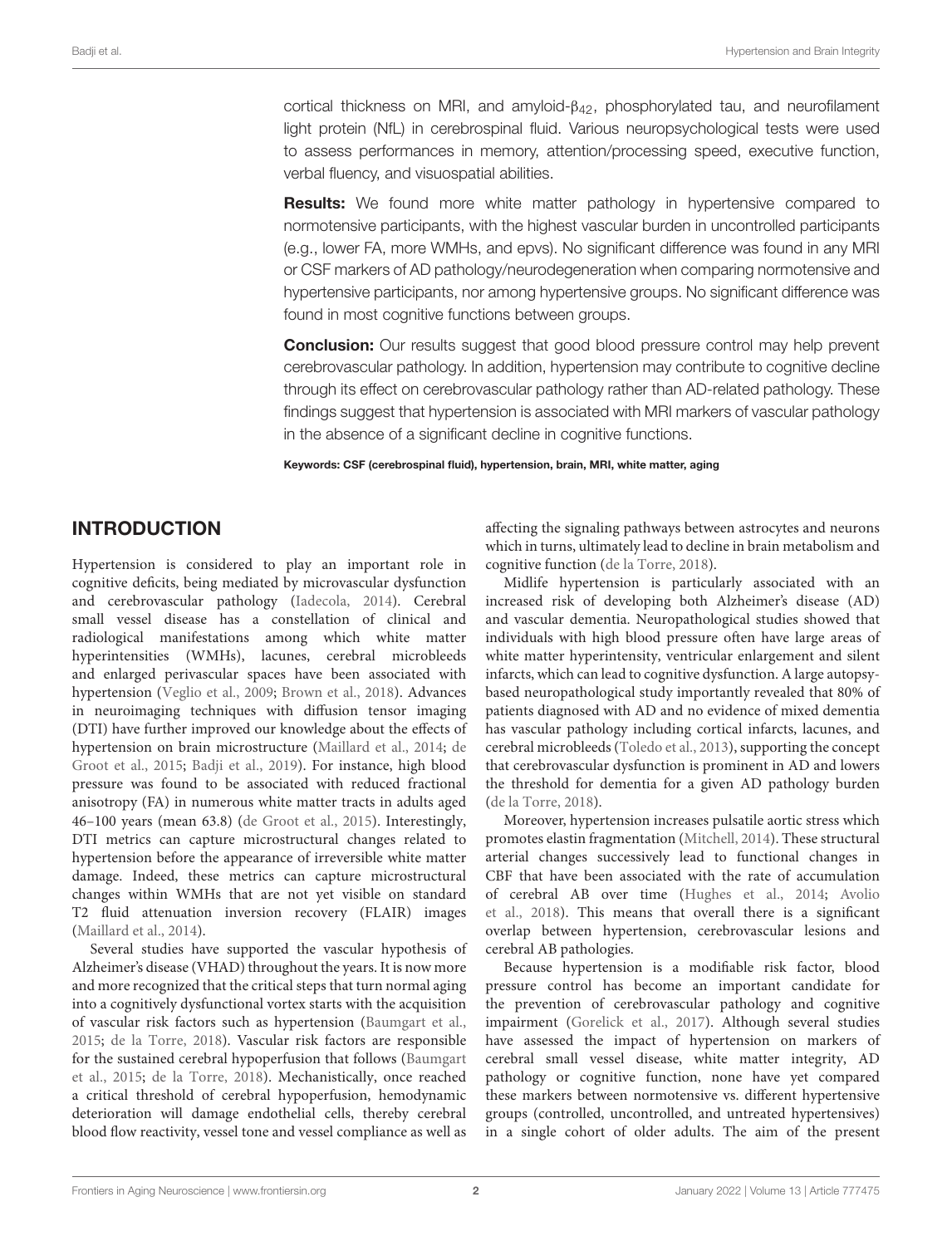Badji et al. Hypertension and Brain Integrity

work is to study the clinical, MRI and CSF differences between normotensive, controlled hypertensive, uncontrolled hypertensive and untreated hypertensive older individuals aged 70 years old. In particular, we hypothesized that uncontrolled and untreated hypertensive participants have more vascular pathology, AD pathology and poorer cognitive performance than normotensive and hypertensive controlled participants.

# MATERIALS AND METHODS

#### Study Participants

As part of the Gothenburg H70 Birth Cohort Studies, 1,203 participants (559 men and 644 women, mean age 70.5 years) born in 1944 and registered as residents in Gothenburg agreed to participate [\(Rydberg Sterner et al.,](#page-13-2) [2019\)](#page-13-2). This means that all patients were assessed at ∼70 years of age. A previously published paper by [Rydberg Sterner et al.](#page-13-2) [\(2019\)](#page-13-2) contains all procedures for the baseline examination of the Birth cohort 1944, conducted in 2014–2016, represented in several key flow charts. For the current study, participants were excluded if they had a dementia diagnosis or mini-mental state examination score < 24  $(n = 37)$ , other neurological diseases (e.g., Parkinson and multiple sclerosis) ( $n = 15$ ), or missing data in MRI or neuropsychological tests ( $n = 628$ ). This left 523 individuals for the present study. However, only a subset number of these participants ( $n = 322$ ) underwent CSF sampling via lumbar puncture. After removing participants according to our exclusion criteria stated above and the ones with missing variables, a total of 280 participants were included in all CSF analysis.

A general health interview was performed by a research nurse or a medical doctor, and consisted of questions about medical history, including questions regarding hypertension, diabetes, stroke, cardiac and neurological diseases, and present treatment. The interviews also contained questions regarding educational level, alcohol consumption and smoking. Physical examinations were carried out by research nurses and included measurement of blood pressure, anthropometry (i.e., height and weight), and an ECG. Systolic and diastolic blood pressure (SBP and DBP, respectively) were recorded in the right arm in the sitting position after 5 min rest using a standard cuff (Umedico) [\(Rydberg Sterner](#page-13-2) [et al.,](#page-13-2) [2019\)](#page-13-2). The 12-lead ECG was coded according to the Minnesota Code (MC) by a biomedical analyst working at the cardiac laboratory at Sahlgrenska University Hospital.

Ethical approval was obtained from the Regional Ethical Review Board in Gothenburg (Approval Numbers: 869-13, T076- 14, T166-14, 976-13, 127-14, T936-15, 006-14, T703-14, 006- 14, T201-17, T915-14, 959-15, T139-15), and by the Radiation Protection Committee (Approval Number: 13-64) in accordance with the 1964 Helsinki declaration and its later amendment. Study participants provided written informed consent prior to examinations.

# Hypertension Classification

Participants were classified into four groups:

1) Normotensive (NT),  $n = 181$ .

- i) No history of hypertension and normal blood pressure with SBP <140 mmHg and DBP <90 mmHG at the examination ( $n = 102$ ).
- ii) Previous history of hypertension but not taking antihypertensive medication and SBP <140 mmHg and DBP <90 mmHg at the examination ( $n = 79$ ).
- 2) Hypertensive controlled (HTC),  $n = 46$ . History of hypertension, currently on anti-hypertensive treatment and SBP <140 mmHg and DBP <90 mmHg at the examination.
- 3) Hypertensive treated uncontrolled (HTU),  $n = 63$ . History of hypertension, currently on antihypertensive medication and SBP  $\geq$ 140 mmHg or DBP  $\geq$ 90 mmHg at the examination.
- 4) Hypertensive untreated (HU),  $n = 233$ .
- i) History of hypertension, not taking antihypertensive medication and SBP ≥140 mmHg or DBP ≥90 mmHg at the examination  $(n = 90)$ .
- ii) No history of hypertension and either SBP  $\geq$  140 mmHg or DBP >90 mmHg at the examination ( $n = 143$ ).

# Blood Sampling

Blood samples were drawn by a research nurse after an overnight fast. Level of total serum cholesterol, LDL, HDL and blood glucose were analyzed at the laboratory of the Department of Clinical Chemistry at Sahlgrenska University Hospital in Gothenburg with the use of standard routine clinical laboratory procedures as fully described by [Rydberg Sterner et al.](#page-13-2) [\(2019\)](#page-13-2). DNA was extracted from individual samples of whole blood according to standard procedures at LGC Genomics in Berlin (Germany). All the DNA samples have been genotypes at the University College London (UK) using the Neuro Consortium Array (neurox2) from Illumina<sup>[1](#page-2-0)</sup> as described in previous publications [\(Rydberg Sterner et al.,](#page-13-2) [2019;](#page-13-2) [Najar et al.,](#page-13-3) [2021\)](#page-13-3).

### Neurocognitive Assessments

Cognitive examination was performed by a psychiatric research nurse, a psychiatrist, or a medical doctor under supervision of a neuropsychologist. Participants underwent a series of tests covering a broad range of cognitive domains including memory (memory-in-reality  $+$  free recall, Thurston's picture memory, ADAS-Cog word memory list, and delayed recall), attention and processing speed (figure identification, digit span forward, and supra-span test), executive function (digit span backward and SRBII – figure logic), verbal fluency (category fluency and letter fluency), and visuospatial abilities (Koh's Block test). A detailed description of all cognitive tests and their respective scoring can be found in **[Table 1](#page-3-0)**.

# Cerebrospinal Fluid Sampling

All CSF samples were collected through lumbar puncture by a consultant neurologist/psychiatrist at the Neuropsychiatric outpatient department at the Sahlgrenska University Hospital. 10 ml of CSF was collected in a polypropylene tube following centrifugation at 1800 RCF (Relative Centrifugal Force) at

<span id="page-2-0"></span><sup>1</sup>[www.illumina.com](http://www.illumina.com)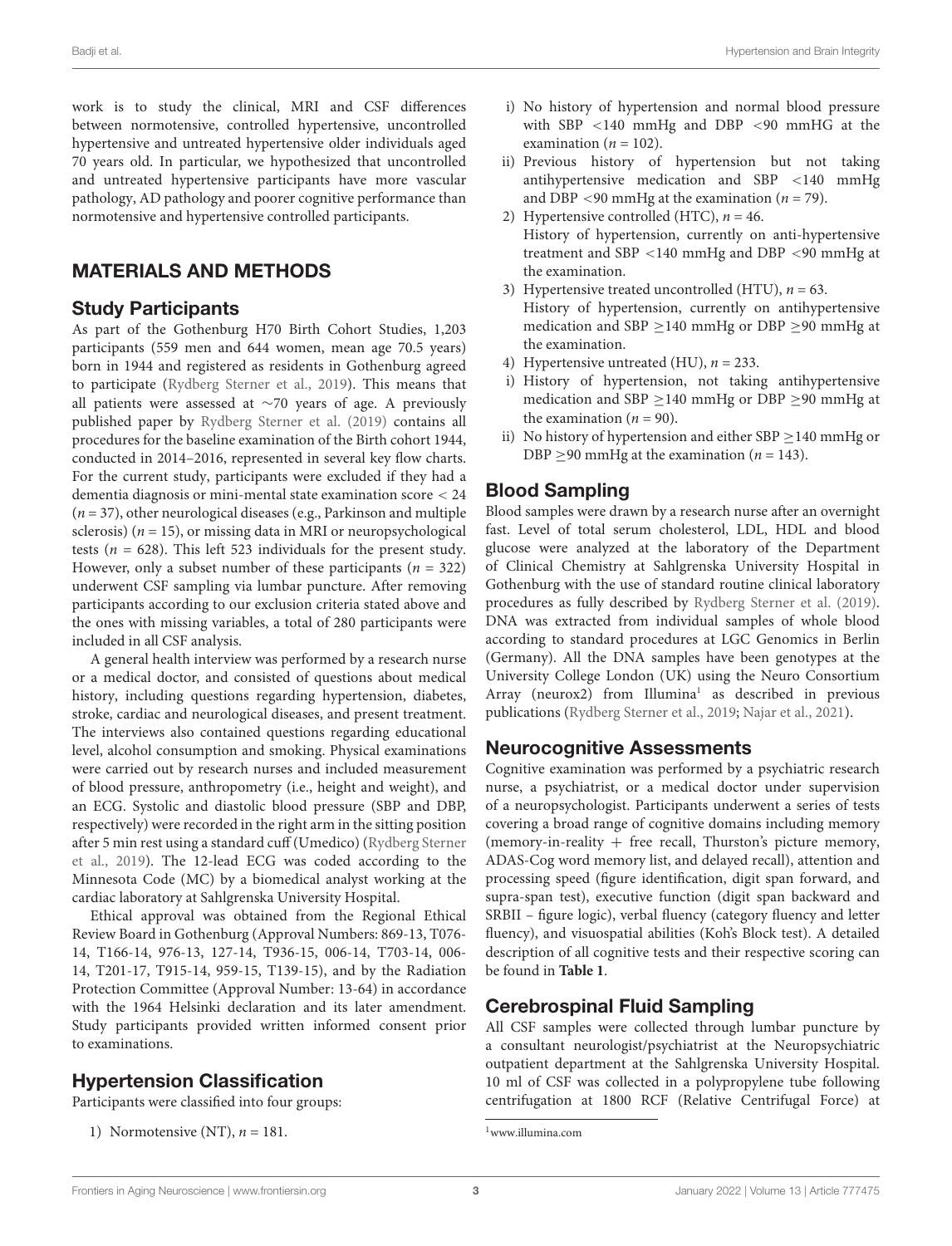<span id="page-3-0"></span>

|                                   | <b>Description</b>                                                                                                                           | <b>Score</b>                                                          |
|-----------------------------------|----------------------------------------------------------------------------------------------------------------------------------------------|-----------------------------------------------------------------------|
| Memory                            |                                                                                                                                              |                                                                       |
| Word List, free recall            | The participants are asked to remember 12 objects<br>shown five minutes previously                                                           | Total number of objects the participants remembered [0-10]            |
| Thurstone's picture memory        | Participants are shown 28 pictures and are then asked<br>to recognize the correct picture among 3 others                                     | Total number of pictures the participants recognized [0-28]           |
| Memory-in-reality, delayed recall | Participants are shown objects and are prompted to<br>recall the items in any order after 30 min                                             | Total number of words the participants remembered [0-10]              |
| Attention/processing speed        |                                                                                                                                              |                                                                       |
| Figure identification             | The participants are shown similar one figure and five<br>additional ones and should mark the identical figures<br>among four others         | Total number of images the participants correctly identified [0-60]   |
| Digit span forward                | Participants hear a sequence of numerical digits and<br>are asked to recall the sequence correctly                                           | Total number of "numbers" the participants were able to say [0-9]     |
| Supra-span test                   | Participants hear a 10-words list related to clothing and<br>are asked to recall as many words as possible                                   | Total number of words the participants were able to remember [0-10]   |
| <b>Executive function</b>         |                                                                                                                                              |                                                                       |
| Digit span backward               | Participants hear a sequence of numerical digits and<br>are asked to recall the sequence backward                                            | Total number of "numbers" the participants were able to say [0-10]    |
| Figure logic                      | Participants are shown five figures and need to say<br>which one is different from the four others                                           | Total number of images the participants correctly identified [0-30]   |
| <b>Verbal fluency</b>             |                                                                                                                                              |                                                                       |
| Category fluency                  | Participants should name as many animals as possible<br>within 1 min                                                                         | Total number of animals the participants were able to say [0-]        |
| Letter fluency                    | Participants should produce as many words as possible<br>that begin with the letters F, A, and S within 1 min                                | Total number of object's name the participants were able to say [0-]  |
| <b>Visuospatial abilities</b>     |                                                                                                                                              |                                                                       |
| Koh's block test                  | The participants are asked to assemble 4-16 blocks so<br>that their upper surfaces replicate pattern as shown in<br>seven subsequent figures | Total number of pattern the participant were able to reproduce [0-42] |

20◦C for 10 min and stored at −70◦C pending experimental use. CSF phosphorylated tau at threonine 181 (P-TAU) was determined using a sandwich enzyme-linked immunosorbent assay (ELISA) [INNOTEST<sup>®</sup> htau Ag and PHOSPHO\_TAU (P-TAU)], (Fujirebio, Ghent Belgium), as previously described [\(Blennow et al.,](#page-11-6) [1995;](#page-11-6) [Vanmechelen et al.,](#page-13-4) [2000\)](#page-13-4). CSF amyloid $β$ 42 (Aβ42) was measured using a sandwich ELISA (INNOTEST® β-amyloid 1–42), specifically constructed to measure amyloidβ peptides starting at amino acid 1 and ending at amino acid 42 [\(Sjögren et al.,](#page-13-5) [2000\)](#page-13-5). CSF Neurofilament light protein (NFL) was determined using a sandwich ELISA (UmanDiagnostics, Umeå, Sweden). The limit of detection for NFL was 125 ng/L. Laboratory procedures were accredited by the Swedish Board for Accreditation and Conformity and performed by board-certified laboratory technicians blinded to clinical data.

# Brain Magnetic Resonance Imaging Analysis

#### Magnetic Resonance Imaging Acquisition

All participants were scanned on a 3.0T Philips Achieva system (Philips Medical Systems) at the Aleris Clinic in Gothenburg. The imaging protocol included a 3D T1-weighted Turbo Field Echo (TFE) sequence to assess structural changes, a FLAIR sequence for detection of cerebral small vessel disease (e.g., white matter

intensities and lacunes), a DTI sequence to assess white matter microstructural integrity, a venus bold sequence (VenoBOLD) for detection of microbleeds and a T2 weighted sequence for detection of enlarged perivascular spaces.

The T1w acquisition was done with sagittal slices of 1.0 mm isotropic resolution, Echo Time  $(TE) = 3.2$  ms, Repetition Time  $(TR) = 7.2$  ms and field of view  $(FOV) = 256$  mm  $\times$  256 mm, flip angle =  $9^\circ$ , number of slices = 160. The FLAIR acquisition was done with sagittal slices of 2.0 mm isotropic resolution,  $TE = 280$  ms,  $TR = 4,800$  ms and  $FOV = 250$  mm  $\times$  250 mm, flip angle = 90◦ , number of slices = 140. DTI data were acquired with axial slices of 3.0 mm isotropic resolution, encoded with 1 b-value shell: 800 k s/mm<sup>2</sup>, along with 32 directions and 1 b = 0 image. Other acquisition parameters were:  $TE = 83$  ms,  $TR = 7,340$  ms and FOV = 224 mm  $\times$  224 mm, flip angle = 90°, 32 volumes. The venus bold acquisition was done with 300 slices of 1.0 mm isotropic resolution, TE = 20,59–24,99 ms, TR = 14,59–17,60 ms, and  $FOV = 220$  mm  $\times$  220 mm and finally, the T2w acquisition was done with transversal slices of 4.0 mm isotropic resolution,  $TE = 80$  ms,  $TR = 3,000$  ms and  $FOV = 230$  mm  $\times$  230 mm.

#### Magnetic Resonance Imaging Data Processing

Magnetic resonance imaging data management and processing were done with our database system, the HiveDB [\(Muehlboeck et al.,](#page-13-6) [2014\)](#page-13-6).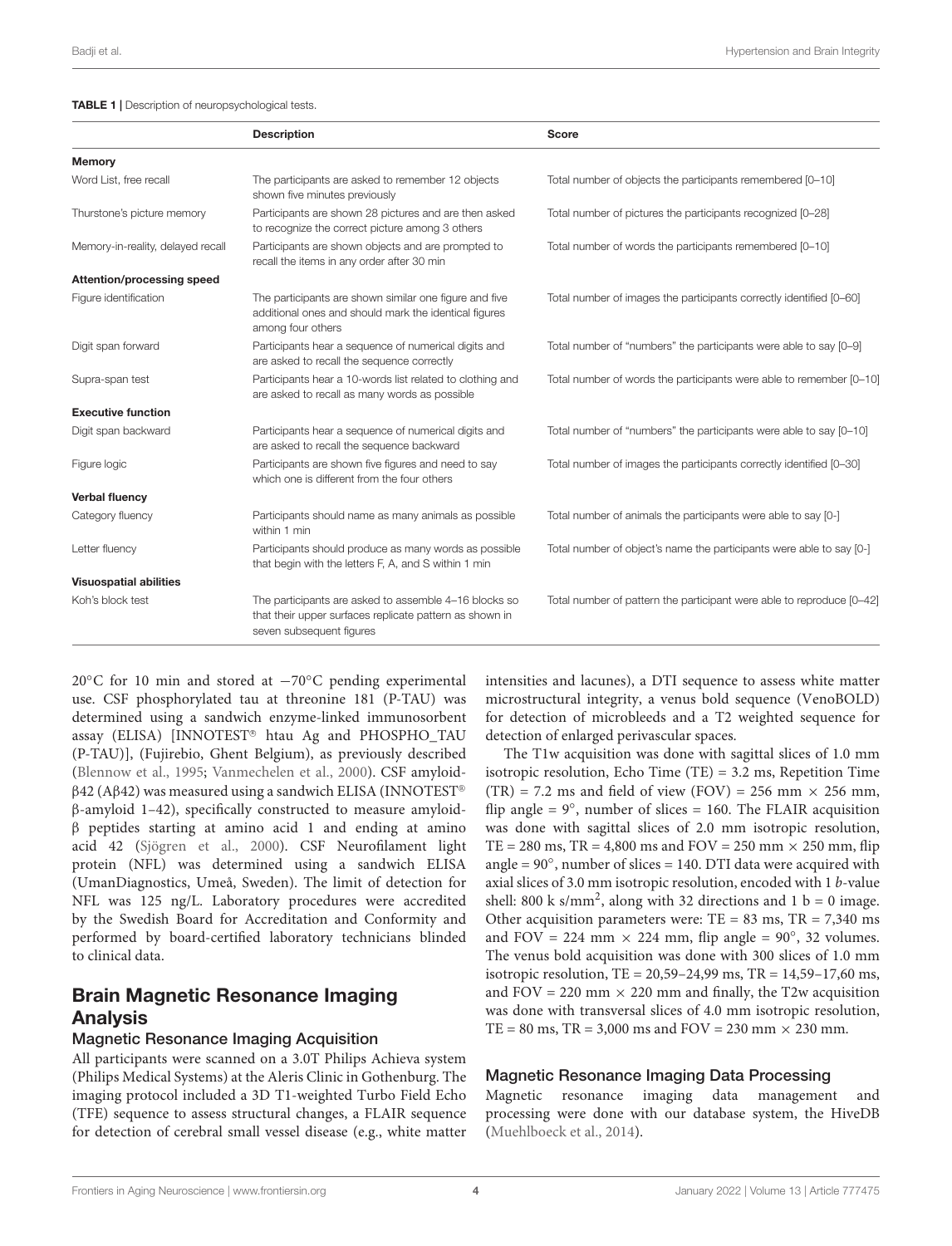#### **T1w Processing**

T1-weighted images underwent pre-processing with the Freesurfer pipeline (version 6.0.0) which include several steps described in the following link<sup>[2](#page-4-0)</sup> including correction of motion artifacts and spatial distortions, removal of non-brain tissue, alignment to the Talairach standard space, field intensity normalization, skull stripping, surface alignment, segmentation of subcortical white matter and deep gray matter structures, and cortical thickness estimation as the shortest distance between each vertex on gray matter/white matter surface and the gray matter/CSF (pial) surface [\(Fischl and Dale,](#page-12-5) [2000\)](#page-12-5). The Freesurfer output underwent manual visual QC to ensure optimal estimation of thickness and volumes. For this study, the right and left hippocampal volumes were averaged and then adjusted for total intracranial volume. In addition, we calculated a meta temporal ROI as the mean cortical thickness of the entorhinal, inferior temporal, middle temporal and fusiform gyri [\(Jack et al.,](#page-12-6) [2017\)](#page-12-6).

#### **Diffusion Tensor Imaging Processing**

Diffusion-weighted images were analyzed using the FMRIB's Diffusion Toolbox from FSL [\(Behrens et al.,](#page-11-7) [2007\)](#page-11-7). First, the data was corrected for distortions caused by eddy currents and head motion using the b0 non-diffusion data as a reference volume [\(Andersson and Skare,](#page-11-8) [2002\)](#page-11-8). The resulting images were skullstriped and a diffusion tensor model was fitted at each voxel to obtain FA maps for each subject [\(Beaulieu and Allen,](#page-11-9) [1994\)](#page-11-9). The FA maps were then submitted to a Tract-Based Spatial Statistics [\(Smith et al.,](#page-13-7) [2007\)](#page-13-7) analysis, which aligned these maps to standard space using non-linear registrations and merged them into a single 4D file. The mean of all FA images was fed into a skeletonization procedure to obtain a mean FA skeleton, which was thresholded with a FA value of 0.2. This skeleton represents the centers of all white matter tracts common to the group. Finally, all FA images were projected onto the thresholded mean FA skeleton, assigning the maximum FA value of the FA images to the skeleton voxel, and obtaining an image that contains the projected skeletonized FA data. Then, the mean FA values for each participant was computed within the FA skeleton mask and used in our analyses. As such the FA measure in the white matter included in our study is the mean FA of all voxels included in the FA skeleton and can be considered as a measure of global FA. The mean FA in the cingulum was also obtained directly from the ICBM-DTI-81 atlas [\(Mori et al.,](#page-12-7) [2008\)](#page-12-7) containing the right and left ventral aspect of the cingulum, referred to as the parahippocampal cingulum bundle.

#### **Fluid Attenuation Inversion Recovery, T2w, and Venus Bold Processing**

All MRI images were analyzed according to the recently proposed Standards for Reporting Vascular Changes on Neuroimaging and standardized scales [\(Gregoire et al.,](#page-12-8) [2009;](#page-12-8) [Wardlaw et al.,](#page-13-8) [2013\)](#page-13-8) by a trained radiologist (S.S). WMHs were classified from 0 to 3 (none or single punctate; multiple punctate; early confluent; and large confluent), according to the Fazekas scale [\(Fazekas et al.,](#page-12-9) [1991\)](#page-12-9). Lacunes were defined as having CSF

signal on FLAIR (hypointense), T2 (hypertensive), and T1 (hypotensive), and be 3–15 mm in size. Cerebral microbleeds were rated according to the microbleed anatomical rating scales (MARS) and were defined as round hypointense dots on the venoBOLD acquisition. Microbleeds were only rated as present or absent [\(Gregoire et al.,](#page-12-8) [2009\)](#page-12-8). Care was taken to avoid cerebral microbleeds mimics (e.g., mineralization in the globus pallidus, hemorrhage, partial volume artifact etc.). Enlarged perivascular spaces were rated on T2 sequences in the centrum semiovale and basal ganglia as follows:  $0 = none$ ,  $1 = 1-10$ ,  $2 = 11-20$ ,  $3 = 21-$ 40, and  $4 = > 40$ , according to the validated enlarged perivascular space rating scale [\(MacLullich et al.,](#page-12-10) [2004;](#page-12-10) [Doubal et al.,](#page-11-10) [2010;](#page-11-10) [Potter et al.,](#page-13-9) [2015\)](#page-13-9).

### Statistical Analysis

To detect potential outliers, we visualized the histograms of all variables and computed their mean and median. Using the 1.5 interquartile rule, 26 outlier participants were excluded from all CSF analysis. To assess differences in demographics, clinical, MRI, neuropsychological and CSF variables between our four groups [(i) normotensive, (ii) hypertensive controlled, (iii) hypertensive uncontrolled, and (iv) hypertensive untreated], the Wilcoxon test was used for non-normally distributed variables. Chi-squared tests were used for binary variables.

Prior to analysis, the hippocampal volume where detrended for sex and intracranial volume, the neuropsychological variables were detrended for sex and education and the CSF variables were detrended for sex as done previously [\(Voevodskaya et al.,](#page-13-10) [2014;](#page-13-10) [Falahati et al.,](#page-11-11) [2016\)](#page-11-11). The detrending algorithm fits a generalized linear model (GLM) to each cognitive (CSF or MRI) variable in the control group (normotensive) to measure the effects of the covariates (education, sex, or intracranial volume) on the outcome in the absence of the group effect. This allows us to model the covariates-related changes as linear drift. Then, the regression coefficient of the resulting GLM model (linear drift) is used to remove the covariates-related changes from all participants and obtain corrected values. In order to do that, the detrended variable was first computed by summing the residual of the model with the mean of the prediction. Finally, a linear regression was performed on the detrended outcome over the group variable using the whole dataset. Age was not covaried for any of the variables since all subjects were assessed at around 70 years old. Before running the detrending algorithm, a preliminary GLM was performed to determine which covariates should be included. The sex was not found to predict hippocampal volume ( $p = 0.439$ ) in our cohort and was therefore not included as covariate in the algorithm. In contrast, sex predicted 7 out of 12 specific tests for different cognitive functions and was therefore added to the detrending algorithm ( $p < 0.05$ ). All statistical tests were implemented in R version 3.5.2. Correction for multiple comparisons was performed using the false discovery rate (FDR) procedure as described in [Benjamini and Hochberg](#page-11-12) [\(1995\)](#page-11-12) in SPSS (IBM SPSS 25 Statistics, Chicago, IL, United States). Since the p-threshold adjustment for significance under the Benjamini–Hochberg procedure not only depends on the number of tests but also on the calculated p-value for each test, original/uncorrected p-values

<span id="page-4-0"></span><sup>2</sup><http://surfer.nmr.mgh.harvard.edu/fswiki/FreeSurferAnalysisPipelineOverview>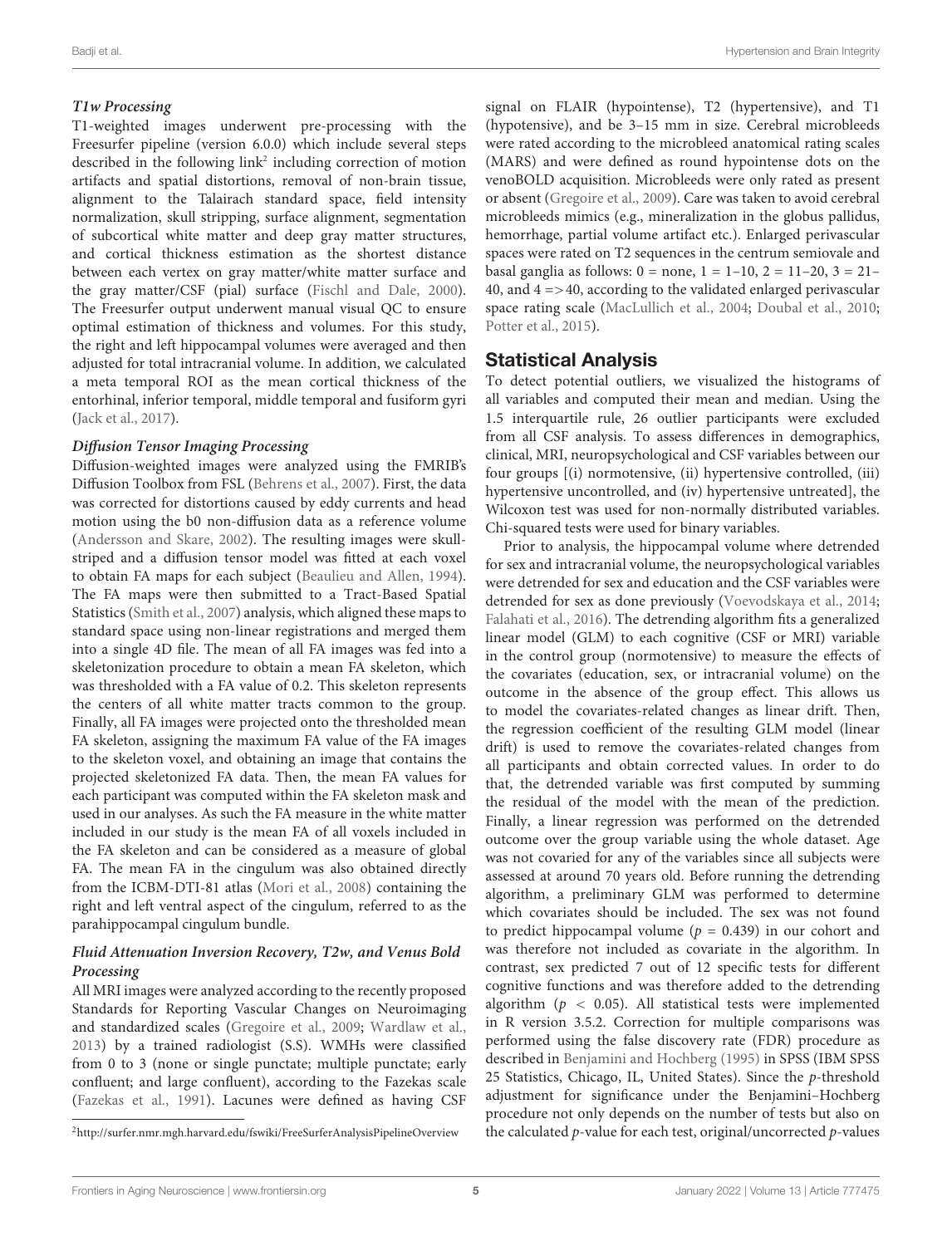were reported and only the significant ones after correction were highlighted in bold. The adjusted threshold under which a p-value is declared significant after the FDR correction is shown in caption legend. The FDR correction was based on the number of cognitive assessments within each cognitive domain, and the number of MRI metrics within each type of markers/sequences.

### RESULTS

**[Table 2](#page-6-0)** shows the demographic and clinical characteristics of participants of the four groups (NC, HTC, HTU, and UT). As expected, SBP and DBP differed between the groups (**[Table 2](#page-6-0)**). However, no significant differences were found in disease duration between the HTC and HTU groups. In general HTC, HTU, and HU had higher BMI and lower HDL cholesterol than NT. Interestingly HTC was found to have lower cholesterol than NT which could be explained by the fact that 43.5% of participants in HTC were on anti-cholesterol medication.

# Normotensive Versus Hypertensive **Participants**

Magnetic Resonance Imaging Markers of Alzheimer's Disease, Neurodegeneration and Vascular Pathology Hypertensive participants were found to have more white matter pathology than NT (**[Table 3](#page-7-0)**). For instance, HTC had more lacunes ( $p = 4.45e-4$ ) than NT. HTU had more lacunes than NT, but also lower FA ( $p = 3.08e-4$ ). HTU had more WMHs and epvsCS than NT ( $p = 1.29e-4$  and  $p = 0.026$ , respectively), however, the latter was not significant after FDR corrections. In contrast, no differences were found between NT and HU regarding any MRI markers. HTU had more lacunes ( $p = 3.03e$ -4), more WMHs ( $p = 0.022$ ) than HU. HTU was also found to have lower FA ( $p = 0.02$ ) and more microbleeds ( $p = 0.037$ ) than HU, although these results were not significant after FDR.

No significant differences were found in MRI markers of AD/neurodegeneration pathology between normotensives and the hypertensive groups.

#### Cerebrospinal Fluid Markers of Alzheimer's Disease Pathology and Neurodegeneration

Hypertensives groups had comparable levels of P-TAU, NFL, and Aβ42, compared to NT (**[Table 4](#page-7-1)**), and their were no differences in any CSF variables between the hypertensive groups.

#### **Cognition**

The cognitive performance between NT and hypertensive participants was in general comparable (**[Table 5](#page-8-0)**). However, HTC performed significantly worse than HU in MMSE (**[Table 5](#page-8-0)**,  $p = 0.008$ ). Interestingly, HTC was also found to perform worse than HU in the Supra-span test (**[Table 5](#page-8-0)**,  $p = 0.012$ ) and Koh's Block test (**[Table 5](#page-8-0)**,  $p = 0.011$ ), which assess attention/processing speed and visuospatial performance, respectively. However, the former results were not significant after FDR correction. In addition, HTU participants had lower performance than HU in

delay recall memory test ( $p = 0.047$ ), although this result was not significant after FDR correction.

# **DISCUSSION**

We examined the clinical, neurochemical and radiological differences between normotensives and those with controlled, uncontrolled or untreated hypertension, using MRI markers of vascular pathology (WMHs, lacunes, microbleeds, enlarged perivascular space, and FA), MRI and CSF markers of AD pathology/neurodegeneration, as well as cognitive tests in a cognitively healthy population-based sample of 70-year-olds.

Firstly, we observed a higher vascular burden in uncontrolled hypertensive participants compared to the other groups. Secondly, participants with treated but uncontrolled hypertension had more vascular pathology than those with untreated hypertension. This suggests that treatment of hypertension may not be enough to prevent further cerebrovascular pathology, good control of blood pressure may also be necessary. Thirdly, CSF and MRI markers of AD pathology/neurodegeneration did not differ between normotensive and hypertensive participants, nor between hypertensive subgroups, suggesting that hypertension may be associated with cognitive changes in late life through cerebrovascular pathology rather than AD related pathology. Finally, in this sample of dementia-free participants, cognitive function did not differ between normotensive and hypertensive participants, nor between the hypertensive groups, suggesting that MRI markers of vascular pathology can capture cerebrovascular changes that have not yet translated into cognitive symptoms.

# Pathogenesis of Hypertensive Brain Damage

The negative effects of hypertension on cognitive function are best understood in terms of the brain's need for a certain constant perfusion threshold for optimal function. Indeed, the brain is a highly vascularized organ, making continuous regulation of blood flow critical to meet its high metabolic demand [\(Cipolla,](#page-11-13) [2009\)](#page-11-13). A high blood pressure can alter the structure and molecular composition of cerebral blood vessels, which ultimately compromises oxygen and glucose delivery for proper neural function as well as removal of metabolic waste and toxin protein such as amyloid-β plaques and P-TAU [\(Iadecola,](#page-12-11) [2010;](#page-12-11) [Pires et al.,](#page-13-11) [2013\)](#page-13-11). These alterations render the brain more vulnerable to ischemic injury, small vessel disease, and the development of neurodegenerative pathologies, such as AD [\(Faraco and Iadecola,](#page-12-12) [2013;](#page-12-12) [Sörös et al.,](#page-13-12) [2013\)](#page-13-12).

# Cerebrovascular Pathology

#### Normotensive vs. Hypertensive Treated Controlled

Cerebral WMHs are more common and extensive in patients with cardiovascular risk factors such as hypertension, diabetes mellitus and heart disease [\(Pantoni and Garcia,](#page-13-13) [1995;](#page-13-13) [Skoog,](#page-13-14) [1998;](#page-13-14) [Debette and Markus,](#page-11-14) [2010;](#page-11-14) [Habes et al.,](#page-12-13) [2018\)](#page-12-13). WMHs have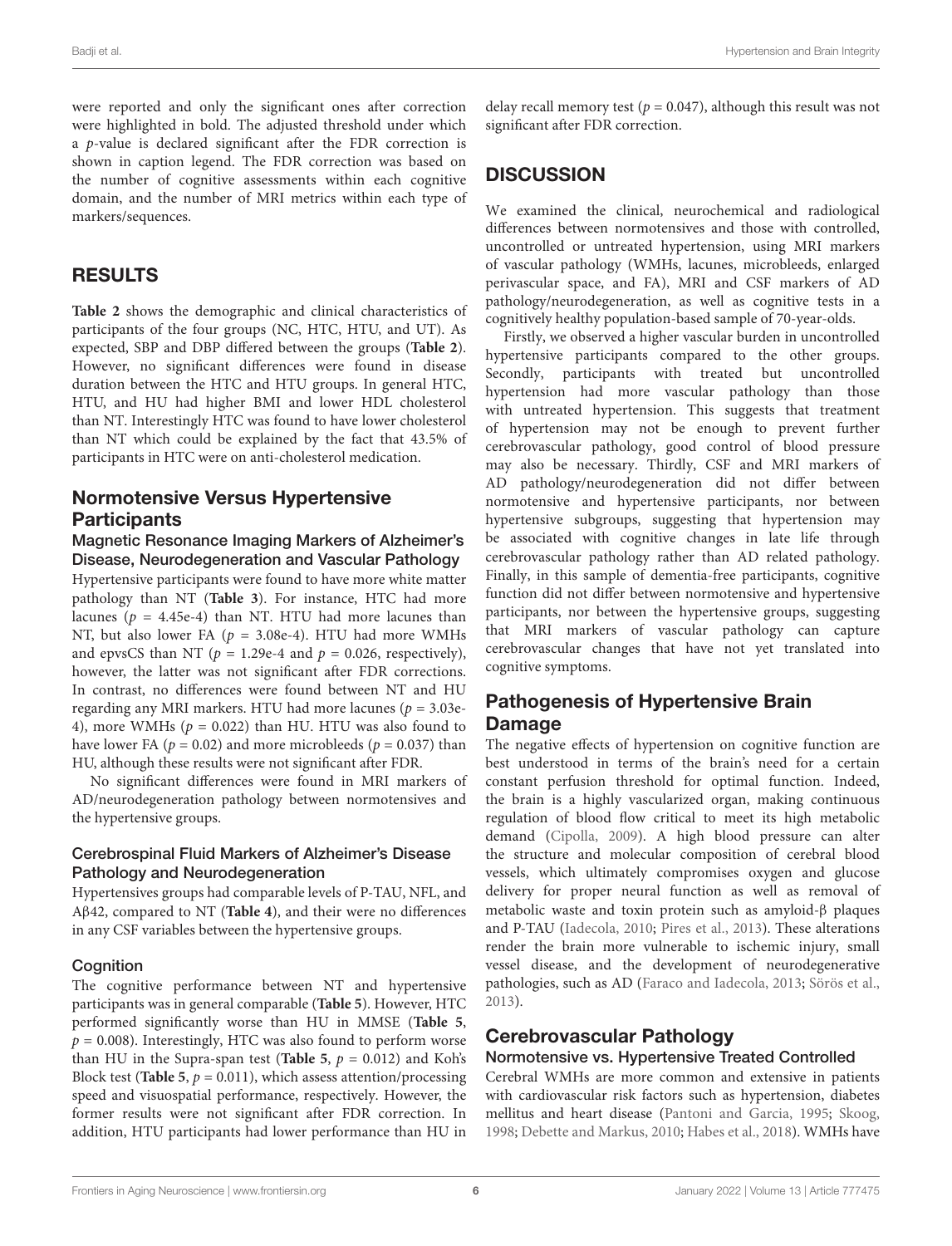| Characteristic                                  | <b>Normotensive NT</b><br>$(n = 181)$ | Hypertensive treated ( $n = 115$ )<br><b>Controlled HTC uncontrolled HTU</b><br>$(n = 46) (n = 63)$ |                    | <b>Hypertensive</b><br>untreated<br>HU<br>$(n = 233)$ | P-value                                                                                                                           |
|-------------------------------------------------|---------------------------------------|-----------------------------------------------------------------------------------------------------|--------------------|-------------------------------------------------------|-----------------------------------------------------------------------------------------------------------------------------------|
| Female                                          | 94 [51.93%]                           | 18 [39.13%]                                                                                         | 26 [41.26%]        | 126 [54.07%]                                          |                                                                                                                                   |
| Age (y)                                         | $70.54 \pm 0.27$                      | 70.54 ± 0.231                                                                                       | $70.51 \pm 0.266$  | $70.53 \pm 0.245$                                     |                                                                                                                                   |
| Education (elementary<br>school)                | 170 [93.92%]                          | 41 [89.13%]                                                                                         | 52 [82.53%]        | 209 [89.69%]                                          | NT vs. HTU ( $p = 0.01383$ )                                                                                                      |
| SBP (mmHg)                                      | $124.34 \pm 8.63$                     | $125.56 \pm 8.13$                                                                                   | $152.03 \pm 14.52$ | $152.34 \pm 14.68$                                    | NT vs. HTU $(p = 2.2e-16)$ .<br>NT vs. HU $(p = 2.2e-16)$ .<br>HTC vs. HTU $(p = 2.2e-16)$ .<br>HTC vs. HU $(p = 2.2e-16)$ .      |
| DBP (mmHg)                                      | $74.01 \pm 6.99$                      | $74.54 \pm 5.91$                                                                                    | $84.28 \pm 10.52$  | $83.467 \pm 8.019$                                    | NT vs. HTU ( $p = 7.34e-16$ ).<br>NT vs. HU $(p = 2.2e-16)$ .<br>HTC vs. HTU $(p = 3.82e-16)$ .<br>HTC vs. HU $(p = 2.31e-16)$ ,  |
| Hypertension DD (y)<br>APOE- ε4 status          | 0                                     | $13.85 \pm 10.57$                                                                                   | $11.66 \pm 10.37$  | <b>NA</b>                                             |                                                                                                                                   |
| One allele                                      | 55 [30.38%]                           | 16 [34.78%]                                                                                         | 13 [20.63%]        | 71 [30.47%]                                           |                                                                                                                                   |
| Two alleles                                     | 2 [1.10%]                             | $2$ [4.34%]                                                                                         | 6 [9.52%]          | 6 [2.57%]                                             | NT vs. HTU ( $p = 4.36e-4$ ).<br>HTU vs. HU ( $p = 0.023$ )                                                                       |
| Vascular risk factors<br><b>Diabetes</b>        | 18 [9.94%]                            | 6 [13.04%]                                                                                          | 14 [22.22%]        | 27 [11.58%]                                           | NT vs. HTU ( $p = 0.023$ ).<br>HTU vs. HU ( $p = 0.050$ ).                                                                        |
| Current smoking                                 | 18 [9.94%]                            | 5 [10.86%]                                                                                          | $2[3.17\%]$        | 12 [5.15%]                                            |                                                                                                                                   |
| Alcohol risk consumption<br>(grams per week)    | $93.41 \pm 92.31$                     | $104.39 \pm 100.48$                                                                                 | $72.85 \pm 69.71$  | $87.82 \pm 96.16$                                     |                                                                                                                                   |
| BMI (km/m <sup>2</sup> )                        | $24.84 \pm 3.87$                      | $26.74 \pm 3.26$                                                                                    | $28.17 \pm 4.75$   | $26.01 \pm 4.20$                                      | NT vs. HTC $(p = 3.92e-5)$ .<br>NT vs. HTU ( $p = 4.42e-07$ ).<br>NT vs. HU ( $p = 2.94e-4$ ).<br>HTU vs. HU $(p = 1.02e-4)$ .    |
| <b>Medical conditions</b>                       |                                       |                                                                                                     |                    |                                                       |                                                                                                                                   |
| Ischemic heart diseases                         | 19 [10.49%]                           | 7 [15.21%]                                                                                          | 9 [14.28%]         | 14 [6.00%]                                            |                                                                                                                                   |
| Heart failure                                   | $2$ [1.10%]                           | 2 [4.34%]                                                                                           | 2 [3.17%]          | $2$ [0.85%]                                           |                                                                                                                                   |
| Atrial fibrillation<br>Stroke<br>Lipid profile  | 14 [7.73%]                            | 7 [15.21%]                                                                                          | $3[4.76\%]$        | 13 [5.57%]                                            | HTU vs. HU ( $p = 0.030$ )                                                                                                        |
| Tot cholesterol, mmol/L                         | $5.57 \pm 1.18$                       | $4.99 \pm 1.25$                                                                                     | $5.23 \pm 1.05$    | $5.68 \pm 1.20$                                       | NT vs. HTC ( $p = 3.70e-4$ ).<br>NT vs. HTU ( $p = 0.035$ ).<br>HTC vs. HTU $(p = 7.50e-5)$ .<br>HTU vs. HU ( $p = 6.840e-4$ ).   |
| LDL cholesterol, mmol/L                         | $3.53 \pm 1.06$                       | $3.16 \pm 1.05$                                                                                     | $3.27 \pm 0.92$    | $3.63 \pm 1.04$                                       | NT vs. HTC ( $p = 0.039$ ).<br>HTC vs. HU $(p = 8.39e-4)$ .<br>HTU vs. HU ( $p = 0.015$ ).                                        |
| HDL cholesterol, mmol/L                         | $1.74 \pm 0.55$                       | $1.50 \pm 0.43$                                                                                     | $1.51 \pm 0.40$    | $1.76 \pm 0.52$                                       | NT vs. HTC $(p = 6.89e-4)$ .<br>NT vs. HTU ( $p = 3.38e-4$ ).<br>HTC vs. HTU (p = 1.80e-4).<br>HTU vs. HU $(p = 3.01e-5)$ .       |
| Anti-cholesterol medication,<br>number, and (%) | 33 (18.2%)                            | 20 (43.5%)                                                                                          | 34 (53.96%)        | 39 (16.7%)                                            | NT vs. HTC $(p = 6.28e-4)$ .<br>NT vs. HTU $(p = 1.097e-7)$ .<br>HTC vs. HU $(p = 1.129e-4)$ .<br>HTU vs. HU ( $p = 3.265e-09$ ). |

<span id="page-6-0"></span>TABLE 2 | Demographic and clinical characteristics.

Data are presented as means  $\pm$  standard deviations or number [proportion%]. y, years; SBP, systolic blood pressure; DBP, diastolic blood pressure; DD, disease duration; APOE-ε4, apolipoprotein ε4 allele; Tot, total; LDL, low-density lipoprotein; HDL, high-density lipoprotein. Ischemic heart diseases are defined by either myocardial infarction or angina pectoris. Information about diabetes was ascertained based on self-report medical history, use of hypoglycemic medications (diet, oral hypoglycemic agents, or insulin), or fasting blood glucose ≥ 7.0 mmol/L or non-fasting blood glucose (noFBG) ≥ 11 mmol/L as suggested by the American Diabetes Association's [\(American](#page-11-15) [Diabetes Association,](#page-11-15) [2019\)](#page-11-15). Only results with uncorrected p < 0.05 are shown. Significant results after FDR are in bold. Adjusted threshold with FDR are p = 0.008 for education, APOE-ε4, diabetes and atrial fibrillation,  $p = 0.033$  for SBP, DBP, BMI, and HDL cholesterol,  $p = 0.016$  for LDL cholesterol and  $p = 0.025$  for total cholesterol.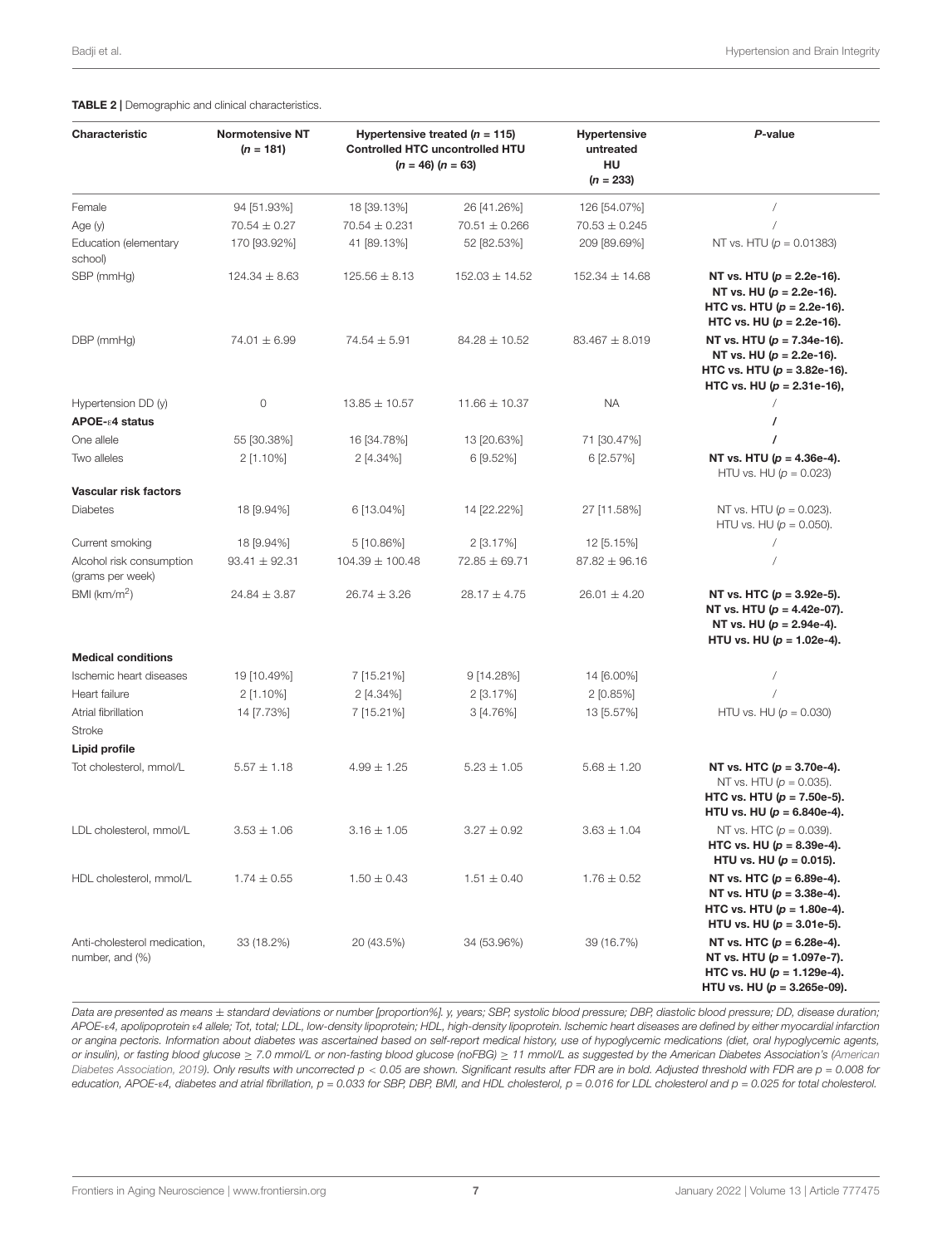|                       | <b>Normotensive</b><br><b>NT</b><br>$(n = 181)$ | Hypertensive treated ( $n = 115$ )<br><b>Controlled HTC uncontrolled HTU</b><br>$(n = 46) (n = 63)$ |                        | Hypertensive<br>untreated<br>HU<br>$(n = 233)$ | P-value                                                                                                                     |
|-----------------------|-------------------------------------------------|-----------------------------------------------------------------------------------------------------|------------------------|------------------------------------------------|-----------------------------------------------------------------------------------------------------------------------------|
| <b>Gray matter</b>    |                                                 |                                                                                                     |                        |                                                |                                                                                                                             |
| Temporal thickness    | $2.91 \pm 0.14$                                 | $2.89 \pm 0.13$                                                                                     | $2.92 \pm 0.14$        | $2.92 \pm 0.12$                                |                                                                                                                             |
| Hippocampal volume    | $3951.373 \pm 384.478$                          | $3792.429 \pm 431.198$                                                                              | $3926.912 \pm 454.671$ | $3898.523 \pm 417.834$                         | NT vs. HTC ( $p = 0.0308$ ).<br>HTC vs. HU ( $p = 0.0405$ ).                                                                |
| <b>Microstructure</b> |                                                 |                                                                                                     |                        |                                                |                                                                                                                             |
| FA cingulum           | $0.23 \pm 0.05$                                 | $0.22 \pm 0.02$                                                                                     | $0.23 \pm 0.02$        | $0.23 \pm 0.05$                                |                                                                                                                             |
| FA white matter       | $0.40 \pm 0.06$                                 | $0.39 \pm 0.06$                                                                                     | $0.39 \pm 0.05$        | $0.40 \pm 0.05$                                | NT vs. HTU $(p = 3.08e-4)$ .<br>HTU vs. HU ( $p = 0.020$ ).                                                                 |
| cSVD markers          |                                                 |                                                                                                     |                        |                                                |                                                                                                                             |
| Microbleed            | $0.24 \pm 1.04$ [0-12]                          | $0.24 \pm 0.97$ [0-6]                                                                               | $0.81 \pm 3.04$ [0-22] | $0.18 \pm 0.83$ [0-8]                          | HTU vs. HU ( $p = 0.037$ )                                                                                                  |
| <b>WMHs</b>           | $0.99 \pm 0.57$ [0-3]                           | $1.06 \pm 0.71$ [0-3]                                                                               | $1.30 \pm 0.73$ [0-3]  | $1.08 \pm 0.63$ [0-3]                          | NT vs. HTU $(p = 1.29e-4)$ .<br>HTU vs. HU ( $p = 0.022$ ).                                                                 |
| epvsCS                | $1.95 \pm 0.74$ [1-4]                           | <b>NA</b>                                                                                           | $2.21 \pm 0.81$ [1-4]  | $1.97 \pm 0.82$ [0-4]                          | NT vs. HTU ( $p = 0.026$ ).                                                                                                 |
| epvsBG                | $1.24 \pm 0.52$ [1-3]                           | <b>NA</b>                                                                                           | $1.35 \pm 0.63$ [1-4]  | $1.25 \pm 0.56$ [0-3]                          |                                                                                                                             |
| Lacunes               | $0.05 \pm 0.28$ [0-3]                           | $0.17 \pm 0.44$ [0-2]                                                                               | $0.25 \pm 0.59$ [0-2]  | $0.073 \pm 0.32$ [0-3]                         | NT vs. HTC $(p = 4.45e-4)$ .<br>NT vs. HTU $(p = 3.35e-5)$ .<br>HTC vs. HU ( $p = 0.03$ ).<br>HTU vs. HU ( $p = 3.02e-4$ ). |

<span id="page-7-0"></span>TABLE 3 | Differences in MRI variables among normotensive and hypertensive participants (treated controlled, uncontrolled, or untreated).

Data are presented as means ± standard deviations [range] is added for non-continuous variables. FA, fractional anisotropy; cSVD, cerebral small vessel disease; WMHs, white matter hyperintensities; epvs, enlarged perivascular space; CS, centrum semiovale; BG, basal ganglia, Only results with uncorrected p < 0.05 are shown. Significant results after FDR are in bold. Adjusted threshold with FDR are p = 0.008 for white matter microstructure and cerebral microbleeds and p = 0.011 for all cSVD markers.

<span id="page-7-1"></span>TABLE 4 | Differences in CSF variables among normotensive and hypertensive participants (treated controlled, uncontrolled, or untreated). Normotensive NT  $(n = 81)$ Hypertensive treated ( $n = 60$ ) Controlled HTC uncontrolled HTU  $(n = 22) (n = 38)$ Hypertensive untreated HU  $(n = 113)$ P-value **P-tau** 44.41  $\pm$  12.02 48.95  $\pm$  15.24 44.37  $\pm$  12.07 47.80  $\pm$  12.48 **NFL** 723.69  $\pm$  270.94 702.38  $\pm$  224.34 724.70  $\pm$  271.42 728.20  $\pm$  219.70 **AB42** 717.87  $\pm$  280.68 721.84  $\pm$  229.71 731.19  $\pm$  281.78 726.39  $\pm$  226.15

Data are presented as means  $\pm$  standard. P-TAU, phosphorylated TAU; NFL, neurofibril, AB42. Only results with uncorrected p < 0.05 are shown. Significant results after FDR are in bold.

been characterized by different pathologies, including axonal and myelin loss, astrogliosis, reduction of oligodendrocytes, microglial activation and white matter infarction [\(Braffman et al.,](#page-11-16) [1988;](#page-11-16) [Fazekas et al.,](#page-12-14) [1993\)](#page-12-14). This explains why the different mechanisms contributing to the heterogeneous pathology within WMHs have not been completely elucidated yet [\(Joutel](#page-12-15) [and Chabriat,](#page-12-15) [2017\)](#page-12-15). Cerebral hypoxia due to stenosis or occlusion of vessels caused by hypertension is considered as the major contributor of WMHs [\(Iadecola,](#page-12-16) [2013;](#page-12-16) [Badji et al.,](#page-11-2) [2019\)](#page-11-2). However, we found no differences in WMHs load between normotensives and treated controlled hypertensives. This suggests that at least some of the WMHs may reflect benign, age-associated changes, such as partial loss of the ependymal lining [\(Mito et al.,](#page-12-17) [2019\)](#page-12-17).

Elevated blood pressure is associated with microatheromatosis and atherosclerosis, giving rise to thickening of the vessel wall or, in severe cases, to vessel wall necrosis, which may lead to rupture [\(Alistair,](#page-11-17) [2002;](#page-11-17) [Martí-Vilalta et al.,](#page-12-18) [2011\)](#page-12-18). These morphological

alterations facilitate the appearance of lacunes, which were more common in participants with controlled hypertension compared to the normotensives as also found by others [\(Dozono et al.,](#page-11-18) [1991;](#page-11-18) [Kombate et al.,](#page-12-19) [2012\)](#page-12-19).

#### Normotensive vs. Hypertensive Treated Uncontrolled

Previous studies reported that hypertension is associated with reduced microstructural integrity in most white matter tracts, as assessed by DTI metrics in both younger and older adults [\(Maillard et al.,](#page-12-20) [2012;](#page-12-20) [Rosano et al.,](#page-13-15) [2015\)](#page-13-15). We found that uncontrolled hypertensive participants had more lacunes than normotensives, but also a lower FA, suggesting that uncontrolled blood pressure leads to further microstructural damage. A recent study assessed the microstructural integrity of 9 white matter tracts in a cohort of middle-aged adults with hypertension (age range 56,7–65.6 years) [\(McEvoy et al.,](#page-12-21) [2015\)](#page-12-21). In contrast to our findings, this study reported that white matter alterations were more often observed in both controlled and uncontrolled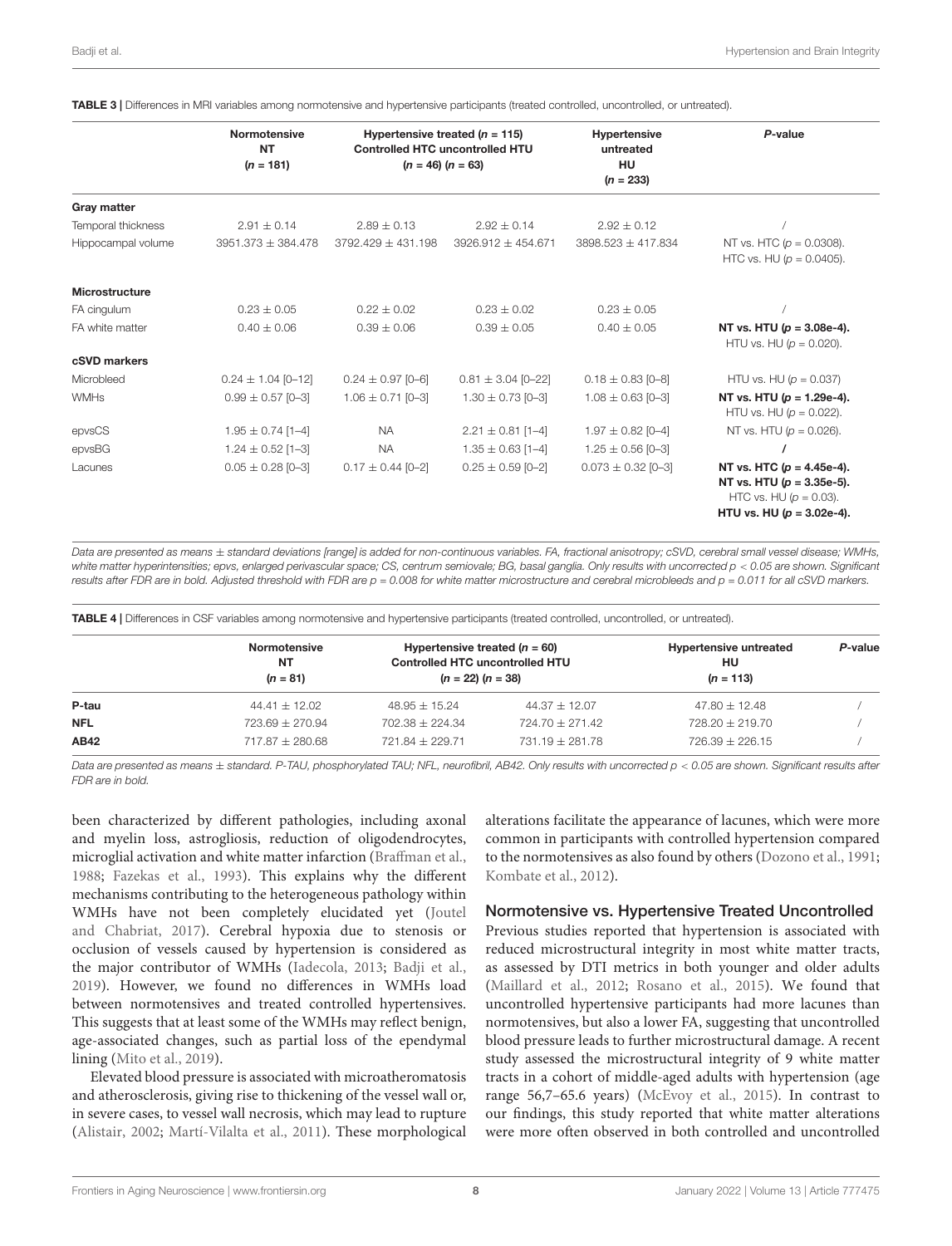|                                       | <b>Normotensive</b><br><b>NT</b><br>$(n = 181)$ | Hypertensive treated $(n = 115)$<br><b>Controlled HTC uncontrolled HTU</b><br>$(n = 46) (n = 63)$ |                   | <b>Hypertensive untreated</b><br>HU<br>$(n = 233)$ | P-value                                                                                    |
|---------------------------------------|-------------------------------------------------|---------------------------------------------------------------------------------------------------|-------------------|----------------------------------------------------|--------------------------------------------------------------------------------------------|
| <b>General cognition</b>              |                                                 |                                                                                                   |                   |                                                    |                                                                                            |
| MMSE score                            | $29.16 \pm 1.14$                                | $28.62 \pm 1.31$                                                                                  | $29.16 \pm 1.17$  | $29.14 \pm 1.06$                                   | NT vs. HTC ( $p = 0.001$ ).<br>HTC vs. HTU ( $p = 0.013$ ).<br>HTC vs. HU ( $p = 0.008$ ). |
| <b>Memory</b>                         |                                                 |                                                                                                   |                   |                                                    |                                                                                            |
| Word list and free recall             | $8.44 \pm 1.51$                                 | $8.30 \pm 2.00$                                                                                   | $8.51 \pm 1.62$   | $8.70 \pm 1.39$                                    |                                                                                            |
| Thurstone's picture memory            | $21.60 \pm 4.34$                                | $21.92 \pm 4.73$                                                                                  | $22.57 \pm 3.79$  | $22.59 \pm 3.27$                                   |                                                                                            |
| Memory-in-reality and delay<br>recall | $7.41 \pm 1.77$                                 | $7.54 \pm 1.71$                                                                                   | $7.20 \pm 1.81$   | $7.61 \pm 1.89$                                    | HTU vs. HU ( $p = 0.047$ )                                                                 |
| <b>Attention/processing</b><br>speed  |                                                 |                                                                                                   |                   |                                                    |                                                                                            |
| Figure identification                 | $28.82 \pm 8.06$                                | $27.15 \pm 7.21$                                                                                  | $26.84 \pm 7.94$  | $28.07 \pm 7.60$                                   |                                                                                            |
| Digit span forward                    | $6.05 \pm 1.13$                                 | $5.92 \pm 1.16$                                                                                   | $5.75 \pm 1.09$   | $5.98 \pm 1.15$                                    | $\prime$                                                                                   |
| Supra-span test                       | $7.54 \pm 1.48$                                 | $7.28 \pm 1.21$                                                                                   | $7.52 \pm 1.44$   | $7.69 \pm 1.36$                                    | HTC vs. HU ( $p = 0.012$ )                                                                 |
| <b>Executive function</b>             |                                                 |                                                                                                   |                   |                                                    |                                                                                            |
| Digit span backward                   | $4.43 \pm 1.13$                                 | $4.19 \pm 0.87$                                                                                   | $4.38 \pm 1.23$   | $4.40 \pm 1.22$                                    |                                                                                            |
| Figure logic                          | $20.23 \pm 4.16$                                | $19.54 \pm 4.23$                                                                                  | $19.87 \pm 4.50$  | $20.07 \pm 3.98$                                   | $\prime$                                                                                   |
| <b>Verbal fluency</b>                 |                                                 |                                                                                                   |                   |                                                    |                                                                                            |
| Category fluency                      | $24.45 \pm 6.01$                                | $24.20 \pm 6.13$                                                                                  | $24.65 \pm 7.55$  | $23.93 \pm 5.55$                                   |                                                                                            |
| Letter fluency                        | $40.99 \pm 13.32$                               | $40.65 \pm 14.93$                                                                                 | $38.23 \pm 12.95$ | $40.27 \pm 11.99$                                  |                                                                                            |
| <b>Visuospatial abilities</b>         |                                                 |                                                                                                   |                   |                                                    |                                                                                            |
| Koh's block test                      | $7.45 \pm 2.17$                                 | $7.04 \pm 1.85$                                                                                   | $7.59 \pm 2.34$   | $7.80 \pm 2.18$                                    | HTC vs. HU ( $p = 0.011$ )                                                                 |

<span id="page-8-0"></span>TABLE 5 | Differences in cognitive performances among normotensive and hypertensive participants (treated controlled, uncontrolled, or untreated).

Data are presented as means ± standard deviations. Only results with uncorrected p < 0.05 are shown. Significant results after FDR are in bold. Adjusted threshold with FDR is  $p = 0.025$  for general cognition,  $p = 0.002$  for memory and attention/processing speed, and  $p = 0.008$  for visuospatial abilities.

hypertensives compared to normotensives. However, this study only examined men, who may be more vulnerable to the effect of hypertension [\(Reckelhoff,](#page-13-16) [2001\)](#page-13-16). The Third National Health and Nutrition Examination survey (NHANES III) reported that despite an increased prevalence of hypertension in middle-aged men compared to woman, men seems to receive less treatment for hypertension compared to woman [\(Burt et al.,](#page-11-19) [1995;](#page-11-19) [August,](#page-11-20) [1999\)](#page-11-20). Thus, only 19% of men had their blood pressure controlled compared to 28% of women [\(McEvoy et al.,](#page-12-21) [2015\)](#page-12-21).

We even found that uncontrolled hypertensive participants had more WMHs and more enlarged perivascular spaces than properly controlled treated hypertensive participants. However, this result was not significant after corrections for multiple comparisons. Similar findings have been found in the literature. For instance, [Kuller et al.](#page-12-22) [\(2010\)](#page-12-22) found that woman above age 65 years, who were treated for hypertension, but had uncontrolled blood pressure, had the greatest amount of total WMHs volume and number of regions containing WMHs than women with controlled hypertension (with or without treatment). This suggests that uncontrolled blood pressure may trigger mechanisms responsible for the appearance of WMHs. For instance, increased blood brain

barrier permeability in hypertension may lead to water shift and vasogenic edema [\(Farrall and Wardlaw,](#page-12-23) [2009;](#page-12-23) [Maclullich](#page-12-24) [et al.,](#page-12-24) [2009\)](#page-12-24). Fluid stagnation may further lead to enlargement and distortion of perivascular spaces [\(Brown et al.,](#page-11-0) [2018\)](#page-11-0), in line with our results. Future studies using more advanced diffusion models, such as the single-shell 3-Tissue CSD (SS3T-CSD) methodology, available in MRtrix[3](#page-8-1)Tissue<sup>3</sup>, a fork of the MRtrix3 software framework), proposed by [Dhollander](#page-11-21) [and Connelly](#page-11-21) [\(2016\)](#page-11-21) and [Dhollander et al.](#page-11-22) [\(2017\)](#page-11-22) may help us better understand the impact of hypertension on the micro-structural properties of normal-appearing WM as well as other tissues and fluids (free water). Our result further suggests that treatment of hypertension may not be enough to slow down WMHs progression and additional cerebrovascular pathology. Blood pressure may need to be efficiently controlled as well, for adequate cerebrovascular protection. Future studies may combine measures of blood pressure variability of 24 h and the SS3T-CSD methodology to better understand the impact of uncontrolled hypertension on white matter integrity.

<span id="page-8-1"></span><sup>3</sup><https://3Tissue.github.io>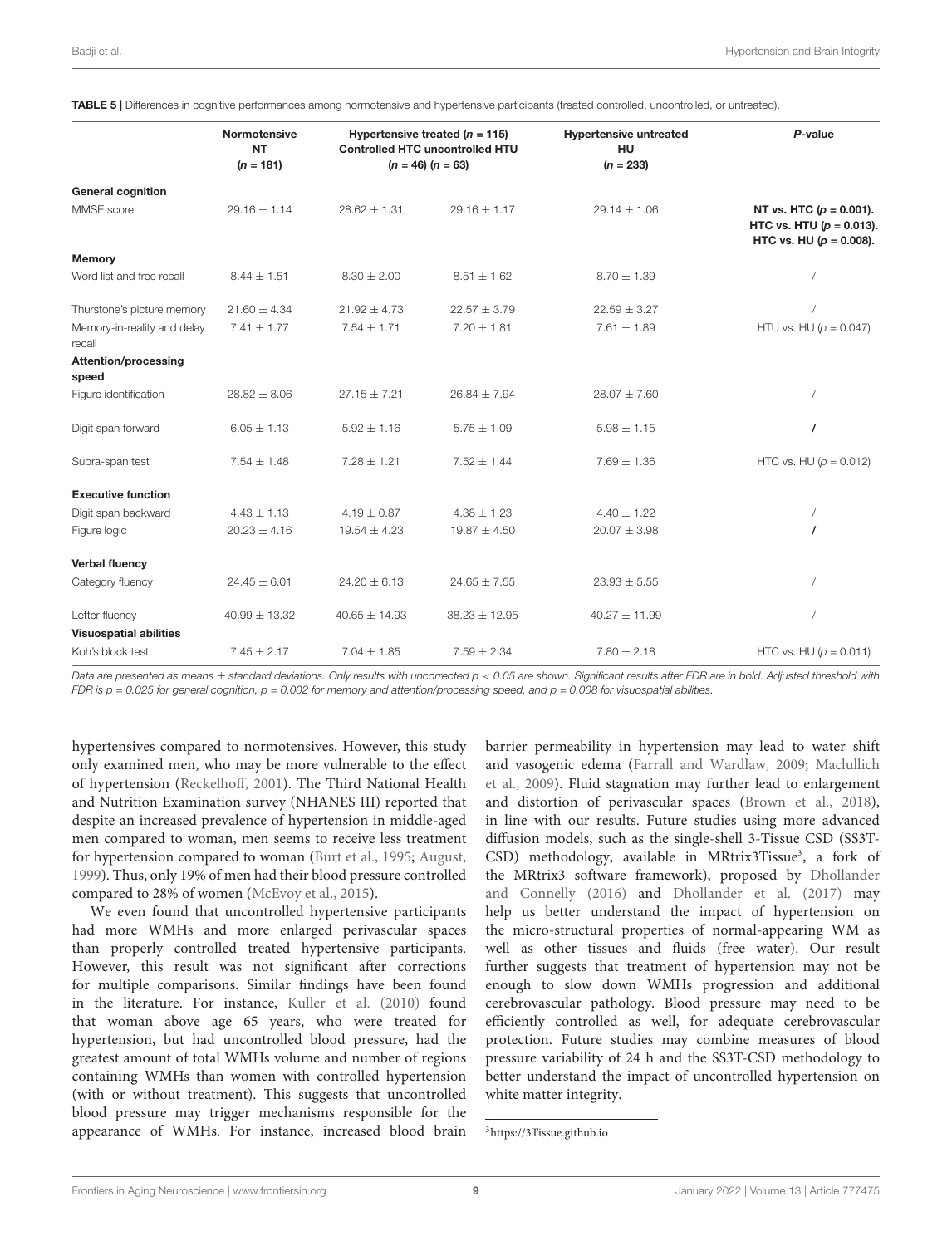#### Hypertensive Treated Uncontrolled vs. Hypertensive Untreated

Our finding of an overall better white matter integrity in untreated hypertensives compared with those treated but uncontrolled may seem contradictory. One explanation could be that misclassification occurred in the untreated group. Some of these participants did not receive a diagnosis of hypertension by a physician and were classified as "untreated hypertensive" based on a single measurement of office blood pressure. In some participants, blood pressure could have been elevated due to a white coat effect. Another possibility is that hypertension disease duration may be shorter in the untreated group. Consequently, the untreated hypertensive participants enrolled in this study may not exhibit the accompanying white matter changes because they are either not truly hypertensive or do not have significant white matter damage yet due to a shorter disease duration.

Nevertheless, such discrepancy is also found in other studies. For instance, [Gons et al.](#page-12-25) [\(2012\)](#page-12-25) reported a higher structural integrity of the corpus callosum in untreated hypertensive participants compared with treated controlled and uncontrolled individuals, which is in line with our findings. These results emphasize that both treatment and optimal control of blood pressure may be critical for efficient cerebrovascular protection.

# Magnetic Resonance Imaging and Cerebrospinal Fluid Biomarkers Reflecting Alzheimer's Disease Pathophysiology and Neurodegeneration

Few studies have examined the association between hypertension and MRI manifestations of AD in non-clinical populations [\(Skoog and Gustafson,](#page-13-17) [2006\)](#page-13-17). For instance, [Lane et al.](#page-12-26) [\(2019\)](#page-12-26) showed that increased SBP in middle age (age 36–43) was associated with smaller hippocampal volumes at age 69– 71 years. In addition, in the Honolulu-Asia Study and the Rotterdam study, participants with untreated hypertension had an increased risk for hippocampal atrophy [\(Korf et al.,](#page-12-27) [2004;](#page-12-27) [den Heijer et al.,](#page-11-23) [2005\)](#page-11-23). However, we found no significant differences in hippocampal volumes between normotensive and hypertensive individuals (controlled, uncontrolled with medication or untreated). A recent study also showed no significant hippocampal atrophy in treated but uncontrolled hypertensive older adults compared to normotensive individuals [\(Wiseman et al.,](#page-13-18) [2004\)](#page-13-18), which is in agreement with our findings. Differences in MRI protocol, means of hippocampal delineation (manual vs. automatic) and hypertensive group characterization may explain these discrepancies. Another potential explanation is that hippocampal atrophy could be a later sign of cognitive decline. In contrast, white matter pathology may represent the underlying factor associated with cognitive decline when hypertension occurs. This hypothesis is strengthened by results of longitudinal studies showing that although long-term exposure to high blood pressure predicts the appearance of markers of cerebral small vessel disease, it does not predict hippocampal atrophy [\(Allan et al.,](#page-11-24) [2015\)](#page-11-24).

In addition, we did not find a relationship between hypertension and the pathological CSF hallmarks of AD. A few

evidence exists to support that hypertension is associated to amyloid plaques and neurofibrillary tangles in the brain [\(Roberts](#page-13-19) [et al.,](#page-13-19) [2008;](#page-13-19) [Gottesman et al.,](#page-12-28) [2010;](#page-12-28) [Shah et al.,](#page-13-20) [2012;](#page-13-20) [Lane et al.,](#page-12-26) [2019\)](#page-12-26), however, no consensus has yet been reached.

# Cognition

Hypertension has been associated with mild cognitive deficits in many studies [\(Longstreth et al.,](#page-12-29) [1996;](#page-12-29) [Harrington et al.,](#page-12-30) [2000\)](#page-12-30). However, most studies assessed cognitive performance in older adults by comparing normotensive individuals to untreated hypertensive individuals [\(Asmar et al.,](#page-11-25) [1995;](#page-11-25) [Harrington et al.,](#page-12-30) [2000;](#page-12-30) [Wysocki et al.,](#page-13-21) [2012;](#page-13-21) [Desjardins-Crépeau and Bherer,](#page-11-26) [2016\)](#page-11-26). Although several reports suggest that the use of antihypertensive drugs may reduce the incidence of cognitive decline and AD [\(Skoog et al.,](#page-13-22) [1996;](#page-13-22) [Guo et al.,](#page-12-31) [1999;](#page-12-31) [Hajjar](#page-12-32) [et al.,](#page-12-32) [2005;](#page-12-32) [Khachaturian et al.,](#page-12-33) [2006\)](#page-12-33), the positive impact of antihypertensive medications on the risk of cognitive decline and dementia has not yet reached a consensus. It is thus important to compare the cognitive performance of normotensive and different hypertensive groups (controlled, uncontrolled, and untreated) in older adults. Our study suggests that, in general, the cognitive performance of normotensive and hypertensive groups were similar in 70-year-olds which suggest that MRI markers of cerebral small vessel disease are able to identify white matter changes that do not yet translate into a decline in cognition. A recent study compared cognitive performance in controlled hypertensive and normotensive individuals aged 60– 75 years, who were free from dementia [\(Noriega de la Colina](#page-13-23) [et al.,](#page-13-23) [2019\)](#page-13-23). In that study, controlled hypertensives participants had a lower performance in immediate and delayed recall and total number of words in the Rey Auditory Verbal Learning test compared to normotensives. This is consistent with similar other findings in the literature [\(Swan et al.,](#page-13-24) [1998;](#page-13-24) [Fitri and Rambe,](#page-12-34) [2018\)](#page-12-34). After dividing the hypertensive groups into controlled and uncontrolled hypertensive patients in individuals who received antihypertensive medication for at least 6 months, [Spinelli](#page-13-25) [et al.](#page-13-25) [\(2014\)](#page-13-25) found that uncontrolled individuals performed worse in tests evaluating attention and executive function. One should consider the fact that such an effect may be due to the antihypertensive drugs themselves which can affect mood or attention, in particular when combined, or withdrawn abruptly, resulting in orthostatic hypotension and decline in cognitive function [\(Johansen et al.,](#page-12-35) [2012;](#page-12-35) [Moonen et al.,](#page-12-36) [2016\)](#page-12-36). However, results from the SPRINT-MIND study showed that intensive SBP control to reduce SBP to 120 mmHg in comparison to standard antihypertensive protocol aiming to control the SBP to 140 mmHg significantly reduced the rate of mild cognitive impairment by 19% [\(Sprint Mind Investigators for the Sprint](#page-13-26) [Research Group et al.,](#page-13-26) [2019\)](#page-13-26). This means that not only treatment, but treatment protocol has an impact on cognitive function. Further studies are needed to demystify not only the relative contribution of treatment and treatment regimen but also should include other factors such as age and duration of hypertension.

# Strengths and Limitations

To our knowledge, this is the first large study investigating clinical, CSF, MRI, and cognitive differences between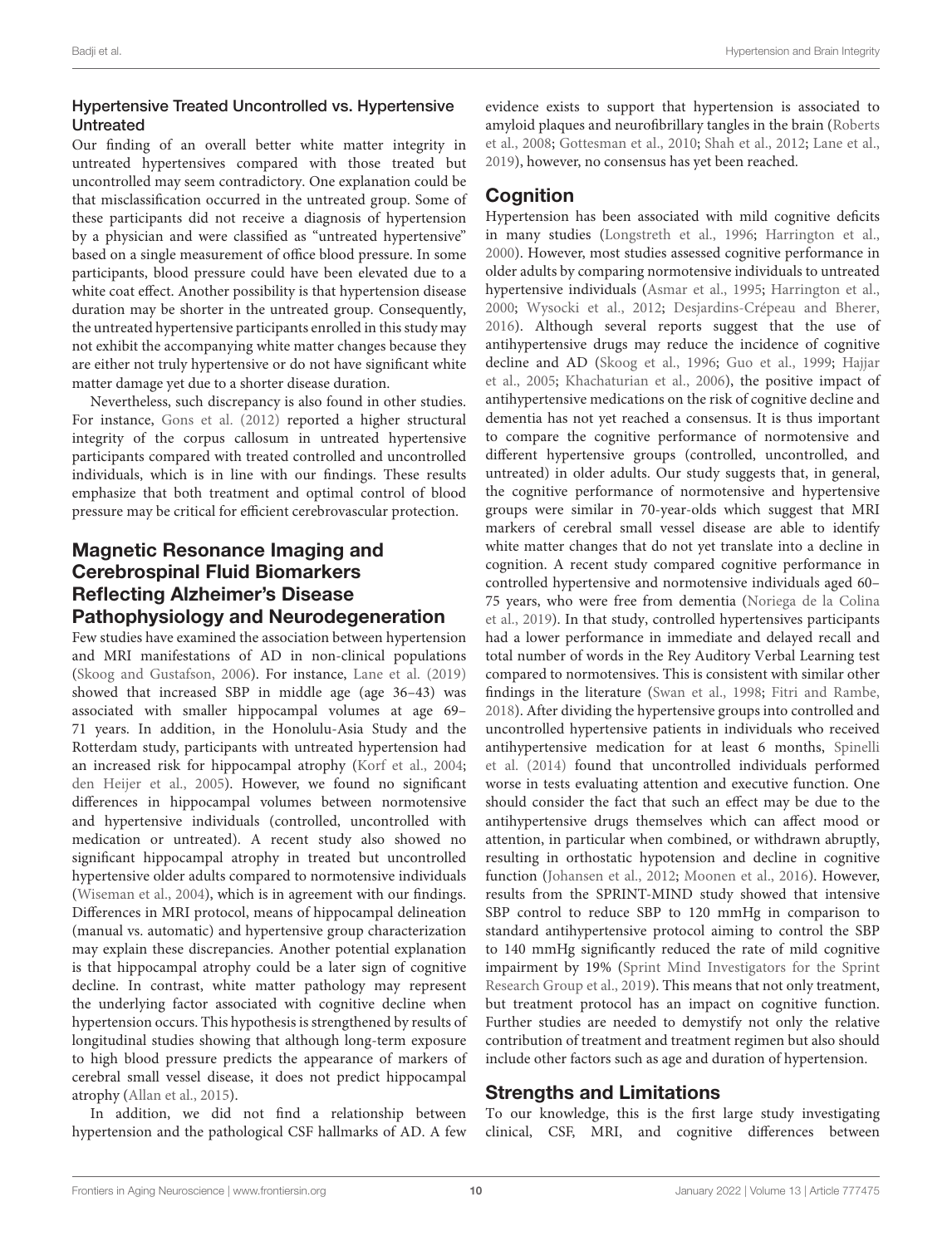normotensive and controlled, uncontrolled and untreated hypertensive individuals in a population-based sample of 70 year-olds. A strength of our study is the use of several MRI markers (WMHs, lacunes, microbleeds, enlarged perivascular space, FA, hippocampal volume, and temporal thickness), which captures a broad range of AD-related cerebrovascular pathology. In addition, we used various neuropsychological tests (**[Table 1](#page-3-0)**) sensitive to different cognitive functions (memory, attention/processing speed, executive function, verbal fluency, and visuospatial abilities). As mentioned above, a strength of this study is the inclusion of CSF measures, though relatedly, a limitation is that the sample size for the CSF analyses was much smaller.

An important limitation of this study is the use of static rather than 24-h ambulatory blood pressure measurements, which are more closely related to end-organ damage. Another limitation is the use of a single blood pressure measurement, which is less reliable than multiple measurements. Thus, the hypertensive untreated group contains 90 true untreated hypertensive participant (with a previous history of hypertension, but not taking antihypertensive drugs and with  $SBP \geq 140$  mmHg or DBP  $\geq$ 90 mmHg), and 143 potential previously unknown hypertensive participants (no history of hypertension and either SBP  $\geq$ 140 mmHg or DBP  $\geq$ 90 mmHg). The reason to merge the two groups is that a single blood pressure is not a reliable estimate of hypertension disease therefore this sub-group cannot be considered as a reliable hypertensive unknown group. Moreover, as mentioned in the discussion, misclassification could have occurred in this group. A third limitation is the crosssectional design, which limits conclusions regarding directions of associations. Comparing subgroups based on hippocampal atrophy, pathological results in cognition or CSF changes suggestive of AD would have been interesting, however, due the limited sample size in certain groups (i.e., 46 participants in HTC) and its associated statistical caveat, we refrained from doing such comparison. Nevertheless, we provided a **[Supplementary](#page-11-27) [Table 1](#page-11-27)** presenting qualitative information on such comparisons. However, a follow-up study using a much larger sample size, will focus on the cerebrovascular differences between HTC and HTU using the SS3T-CSD methodology mentioned in the manuscript and will also include the comparisons mentioned above. Finally, differences in APOE4 have not been discussed considering the difficulty to draw any accurate conclusion from our results.

# **CONCLUSION**

This study is the first to provide a comprehensive investigation of the clinical, MRI and CSF differences between normotensive, controlled hypertensive, uncontrolled hypertensive and untreated hypertensive older individuals aged 70 years old. Using several different markers of cerebrovascular pathology, this work provides evidence that hypertensive participants controlled with medication have more subcortical infarcts, such as lacunes, than normotensives. Uncontrolled blood pressure despite medication seems to trigger additional mechanisms that translate into changes in the white matter microstructure,

fluid stagnation and enlargement of perivascular spaces. These results stress that not only treatment, but good control of blood pressure is essential for efficient cerebrovascular protection. Considering the strong interplay between hypertension and decline in cerebrovascular integrity, the present work further emphasizes the need for novel interventions aiming to preserve the white matter and cerebrovascular integrity. Finally, our results show no differences in any MRI or CSF markers of AD and neurodegeneration between the normotensive and hypertensive groups. This suggests that the general hypertensive population, including the one that is uncontrolled despite medication, does not translate into differences in AD-related neuropathology in 70-year-olds.

# DATA AVAILABILITY STATEMENT

The raw data supporting the conclusions of this article will be made available by the authors, without undue reservation, to any qualified researcher.

# ETHICS STATEMENT

The studies involving human participants were reviewed and approved by the Regional Ethical Review Board in Gothenburg (Approval Numbers: 869-13, T076-14, T166-14, 976-13, 127- 14, T936-15, 006-14, T703-14, 006-14, T201-17, T915-14, 959- 15, and T139-15) and by the Radiation Protection Committee (Approval Number: 13-64) in accordance with the 1964 Helsinki declaration and its later amendment. The participants provided their written informed consent to participate in this study.

# AUTHOR CONTRIBUTIONS

AB: design of the study, analysis, statistics, writing, and revision of the article. JP, L-OW, and EW: design of the study, analysis, and revision of the article. SS and AM: analysis and revision of the article. JS and LR: collecting data, analysis, and revision of the article. KP: statistics and revision of the article. KB, HZ, SK, and AZ: collection of data and revision of the article. IS: design of the study and revision of the article. All authors contributed to the article and approved the submitted version.

# FUNDING

AB was supported by a Doctoral TransMedTech excellence scholarship, a Mitacs Globalink Research Award and a Training Course Abroad scholarship from the Québec Bio-Imaging Network. HZ was a Wallenberg Scholar supported by grants from the Swedish Research Council (#2018-02532), the European Research Council (#681712), Swedish State Support for Clinical Research (#ALFGBG-720931), the Alzheimer Drug Discovery Foundation (ADDF), United States (#201809-2016862), the European Union's Horizon 2020 Research and Innovation Program under the Marie Skłodowska-Curie grant agreement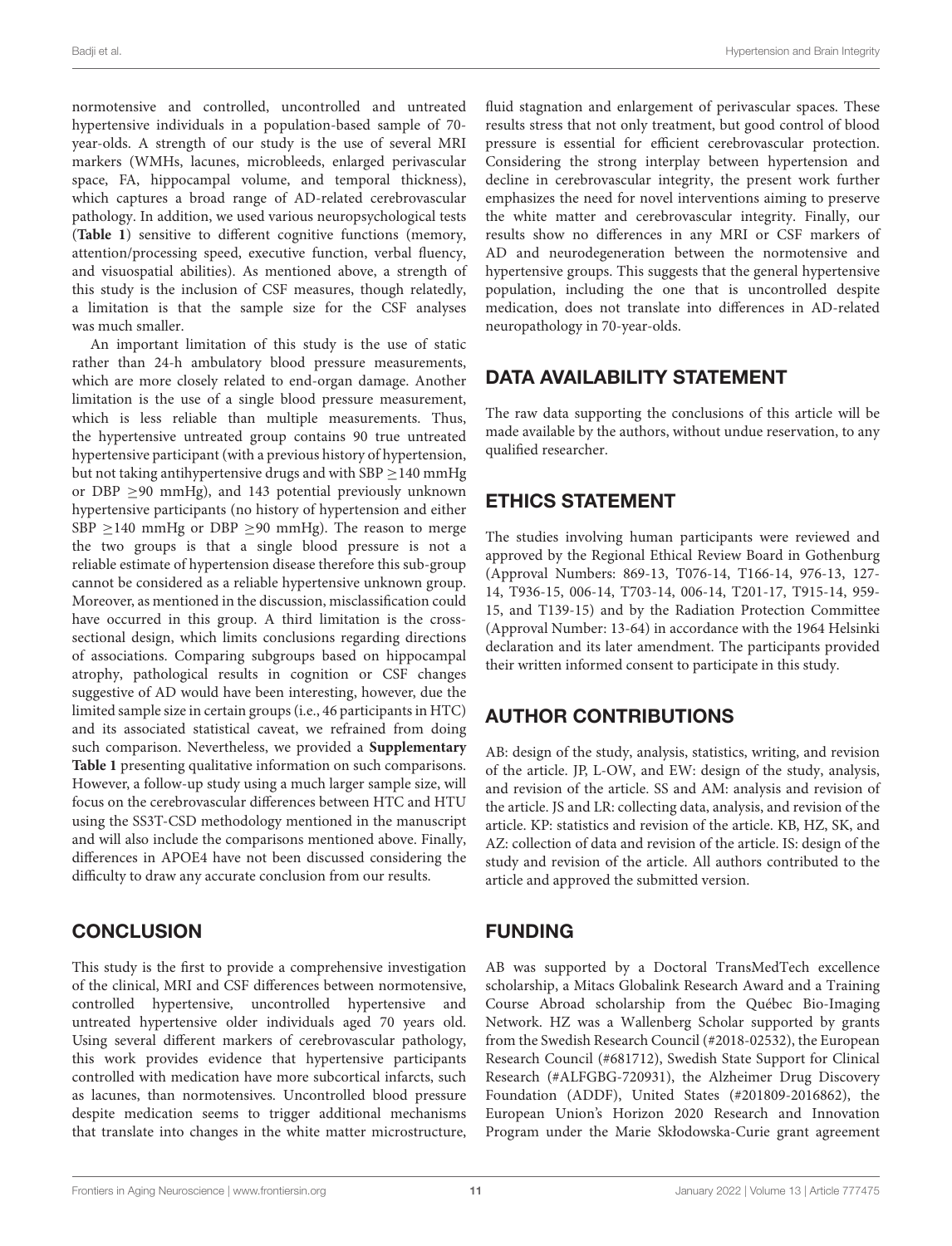No 860197 (MIRIADE), and the UK Dementia Research Institute at UCL. KB was supported by the Swedish Research Council (#2017-00915), the Swedish Alzheimer Foundation (#AF-742881), Hjärnfonden, Sweden (#FO2017-0243), and the Swedish state under the agreement between the Swedish government and the County Councils, the ALF-agreement (#ALFGBG-715986). This study was financed by grants from the Swedish state under the agreement between the Swedish Government and the county councils, the ALFagreement (ALF 716681), the Swedish Research Council (2012-5041, 2015-02830, 2019-01096, 2013-8717, and 2017- 00639), Swedish Research Council for Health, Working Life and Welfare (2013-1202, 2018-00471, AGECAP 2013-2300,

#### **REFERENCES**

- <span id="page-11-17"></span>Alistair, D. G. (2002). Hypertensive cerebral small vessel disease and stroke. Brain Pathol. 12, 358–370. [doi: 10.1111/j.1750-3639.2002.tb00](https://doi.org/10.1111/j.1750-3639.2002.tb00450.x) [450.x](https://doi.org/10.1111/j.1750-3639.2002.tb00450.x)
- <span id="page-11-24"></span>Allan, C. L., Zsoldos, E., Filippini, N., Sexton, C. E., Topiwala, A., Valkanova, V., et al. (2015). Lifetime hypertension as a predictor of brain structure in older adults: cohort study with a 28-year follow-up. Br. J. Psychiatry 206, 308–315. [doi: 10.1192/bjp.bp.114.15](https://doi.org/10.1192/bjp.bp.114.153536) [3536](https://doi.org/10.1192/bjp.bp.114.153536)
- <span id="page-11-15"></span>American Diabetes Association (2019). 2. Classification and diagnosis of diabetes: standards of medical care in diabetes—2019. Diabetes Care 42 (Suppl. 1), S13–S28. [doi: 10.2337/dc19-S002](https://doi.org/10.2337/dc19-S002)
- <span id="page-11-8"></span>Andersson, J. L. R., and Skare, S. (2002). A model-based method for retrospective correction of geometric distortions in diffusion-weighted EPI. Neuroimage 16, 177–199. [doi: 10.1006/nimg.2001.1039](https://doi.org/10.1006/nimg.2001.1039)
- <span id="page-11-25"></span>Asmar, R., Benetos, A., Topouchian, J., Laurent, P., Pannier, B., Brisac, A. M., et al. (1995). Assessment of arterial distensibility by automatic pulse wave velocity measurement. Validation and clinical application studies. Hypertension 26, 485–490. [doi: 10.1161/01.hyp.26.3.485](https://doi.org/10.1161/01.hyp.26.3.485)

<span id="page-11-20"></span>August, P. (1999). Hypertension in men. J. Clin. Endocrinol. Metab. 84, 3451–3454.

- <span id="page-11-5"></span>Avolio, A., Kim, M. O., Adji, A., Gangoda, S., Avadhanam, B., Tan, I., et al. (2018). Cerebral haemodynamics: effects of systemic arterial pulsatile function and hypertension. Curr. Hypertens. Rep. 20:20. [doi: 10.1007/s11906-018-0](https://doi.org/10.1007/s11906-018-0822-x) [822-x](https://doi.org/10.1007/s11906-018-0822-x)
- <span id="page-11-2"></span>Badji, A., Sabra, D., Bherer, L., Cohen-Adad, J., Girouard, H., and Gauthier, C. J. (2019). Arterial stiffness and brain integrity: a review of MRI findings. Ageing Res. Rev. 53:100907. [doi: 10.1016/j.arr.2019.](https://doi.org/10.1016/j.arr.2019.05.001) [05.001](https://doi.org/10.1016/j.arr.2019.05.001)
- <span id="page-11-3"></span>Baumgart, M., Snyder, H. M., Carrillo, M. C., Fazio, S., Kim, H., and Johns, H. (2015). Summary of the evidence on modifiable risk factors for cognitive decline and dementia: a population-based perspective. Alzheimers Dement. 11, 718–726. [doi: 10.1016/j.jalz.2015.05.016](https://doi.org/10.1016/j.jalz.2015.05.016)
- <span id="page-11-9"></span>Beaulieu, C., and Allen, P. S. (1994). Determinants of anisotropic water diffusion in nerves. Magn. Reson. Med. 31, 394–400. [doi: 10.1002/mrm.191031](https://doi.org/10.1002/mrm.1910310408) [0408](https://doi.org/10.1002/mrm.1910310408)
- <span id="page-11-7"></span>Behrens, T. E. J., Johansen Berg, H., Jbabdi, S., Rushworth, M. F. S., and Woolrich, M. W. (2007). Probabilistic diffusion tractography with multiple fibre orientations: what can we gain? Neuroimage 34, 144–155. [doi: 10.1016/j.](https://doi.org/10.1016/j.neuroimage.2006.09.018) [neuroimage.2006.09.018](https://doi.org/10.1016/j.neuroimage.2006.09.018)
- <span id="page-11-12"></span>Benjamini, Y., and Hochberg, Y. (1995). Controling the false discovery rate: a practical and powerful approach to multiple testing. J. R. Stat. Soc. B 39, 289–300.
- <span id="page-11-6"></span>Blennow, K., Wallin, A., Agren, H., Spenger, C., Siegfried, J., and Vanmechelen, E. (1995). Tau protein in cerebrospinal fluid: a biochemical marker for axonal degeneration in Alzheimer disease? Mol. Chem. Neuropathol. 26, 231–245. [doi:](https://doi.org/10.1007/BF02815140) [10.1007/BF02815140](https://doi.org/10.1007/BF02815140)
- <span id="page-11-16"></span>Braffman, B. H., Zimmerman, R. A., Trojanowski, J. Q., Gonatas, N. K., Hickey, W. F., and Schlaepfer, W. W. (1988). Brain MR: pathologic correlation with

and 2013-2496), Konung Gustaf V:s och Drottning Victorias Frimurarestiftelse, Hjärnfonden (FO2014-0207, FO2016- 0214, FO2018-0214, FO2019-0163, and FO2020-0235), Alzheimerfonden (AF-554461, AF-647651, AF-743701, AF-844671, AF-930868, and AF-940139), Eivind och Elsa K:son Sylvans stiftelse.

#### <span id="page-11-27"></span>SUPPLEMENTARY MATERIAL

The Supplementary Material for this article can be found online at: [https://www.frontiersin.org/articles/10.3389/fnagi.](https://www.frontiersin.org/articles/10.3389/fnagi.2021.777475/full#supplementary-material) [2021.777475/full#supplementary-material](https://www.frontiersin.org/articles/10.3389/fnagi.2021.777475/full#supplementary-material)

gross and histopathology. 2. Hyperintense white-matter foci in the elderly. Am. J. Roentgenol. 151, 559–566. [doi: 10.2214/ajr.151.3.559](https://doi.org/10.2214/ajr.151.3.559)

- <span id="page-11-0"></span>Brown, R., Benveniste, H., Black, S. E., Charpak, S., Dichgans, M., Joutel, A., et al. (2018). Understanding the role of the perivascular space in cerebral small vessel disease. Cardiovasc. Res. 114, 1462–1473. [doi: 10.1093/cvr/cvy](https://doi.org/10.1093/cvr/cvy113) [113](https://doi.org/10.1093/cvr/cvy113)
- <span id="page-11-19"></span>Burt, V. L., Whelton, P., Roccella, E. J., Brown, C., Cutler, J. A., Higgins, M., et al. (1995). Prevalence of hypertension in the US adult population. Results from the third national health and nutrition examination survey, 1988-1991. Hypertension 25, 305–313. [doi: 10.1161/01.hyp.25.3.305](https://doi.org/10.1161/01.hyp.25.3.305)
- <span id="page-11-13"></span>Cipolla, M. J. (2009). Control of Cerebral Blood Flow. San Rafael, CA: Morgan & Claypool Life Sciences.
- <span id="page-11-1"></span>de Groot, M., Ikram, M. A., Akoudad, S., Krestin, G. P., Hofman, A., van der Lugt, A., et al. (2015). Tract-specific white matter degeneration in aging: the Rotterdam study. Alzheimers Dement. 11, 321–330. [doi: 10.1016/j.jalz.2014.06.](https://doi.org/10.1016/j.jalz.2014.06.011) [011](https://doi.org/10.1016/j.jalz.2014.06.011)
- <span id="page-11-4"></span>de la Torre, J. (2018). The vascular hypothesis of Alzheimer's disease: a key to preclinical prediction of dementia using neuroimaging. J. Alzheimers Dis. 63, 35–52. [doi: 10.3233/JAD-180004](https://doi.org/10.3233/JAD-180004)
- <span id="page-11-14"></span>Debette, S., and Markus, H. S. (2010). The clinical importance of white matter hyperintensities on brain magnetic resonance imaging: systematic review and meta-analysis. BMJ 341:c3666. [doi: 10.1136/bmj.c3666](https://doi.org/10.1136/bmj.c3666)
- <span id="page-11-23"></span>den Heijer, T., Launer, L. J., Prins, N. D., van Dijk, E. J., Vermeer, S. E., Hofman, A., et al. (2005). Association between blood pressure, white matter lesions, and atrophy of the medial temporal lobe. Neurology 64, 263–267. [doi: 10.1212/01.](https://doi.org/10.1212/01.WNL.0000149641.55751.2E) [WNL.0000149641.55751.2E](https://doi.org/10.1212/01.WNL.0000149641.55751.2E)
- <span id="page-11-26"></span>Desjardins-Crépeau, L., and Bherer, L. (2016). "Hypertension and age-related cognitive decline," in Hypertension and the Brain as an End-Organ Target, ed. H. Giruouard (Berlin: Springer), 21–38.
- <span id="page-11-21"></span>Dhollander, T., and Connelly, A. (2016). "A novel iterative approach to reap the benefits of multi-tissue CSD from just single-shell (+ b= 0) diffusion MRI data," in Proceedings of the 24th International Society of Magnetic Resonance in Medicine. (Melbourne VIC: University of Melbourne).
- <span id="page-11-22"></span>Dhollander, T., Raffelt, D., and Connelly, A. (2017). "Towards interpretation of 3 tissue constrained spherical deconvolution results in pathology," in Proceedings of the 25th International Society of Magnetic Resonance in Medicine, Honolulu, HI, 1815.
- <span id="page-11-10"></span>Doubal, F. N., MacLullich, A. M. J., Ferguson, K. J., Dennis, M. S., and Wardlaw, J. M. (2010). Enlarged perivascular spaces on MRI are a feature of cerebral small vessel disease. Stroke 41, 450–454. [doi: 10.1161/STROKEAHA.109.56](https://doi.org/10.1161/STROKEAHA.109.564914) [4914](https://doi.org/10.1161/STROKEAHA.109.564914)
- <span id="page-11-18"></span>Dozono, K., Ishii, N., Nishihara, Y., and Horie, A. (1991). An autopsy study of the incidence of lacunes in relation to age, hypertension, and arteriosclerosis. Stroke 22, 993–996. [doi: 10.1161/01.str.22.8.993](https://doi.org/10.1161/01.str.22.8.993)
- <span id="page-11-11"></span>Falahati, F., Ferreira, D., Soininen, H., Mecocci, P., Vellas, B., Tsolaki, M., et al. (2016). The effect of age correction on multivariate classification in Alzheimer's disease, with a focus on the characteristics of incorrectly and correctly classified subjects. Brain Topogr. 29, 296–307. [doi: 10.1007/s10548-015-](https://doi.org/10.1007/s10548-015-0455-1) [0455-1](https://doi.org/10.1007/s10548-015-0455-1)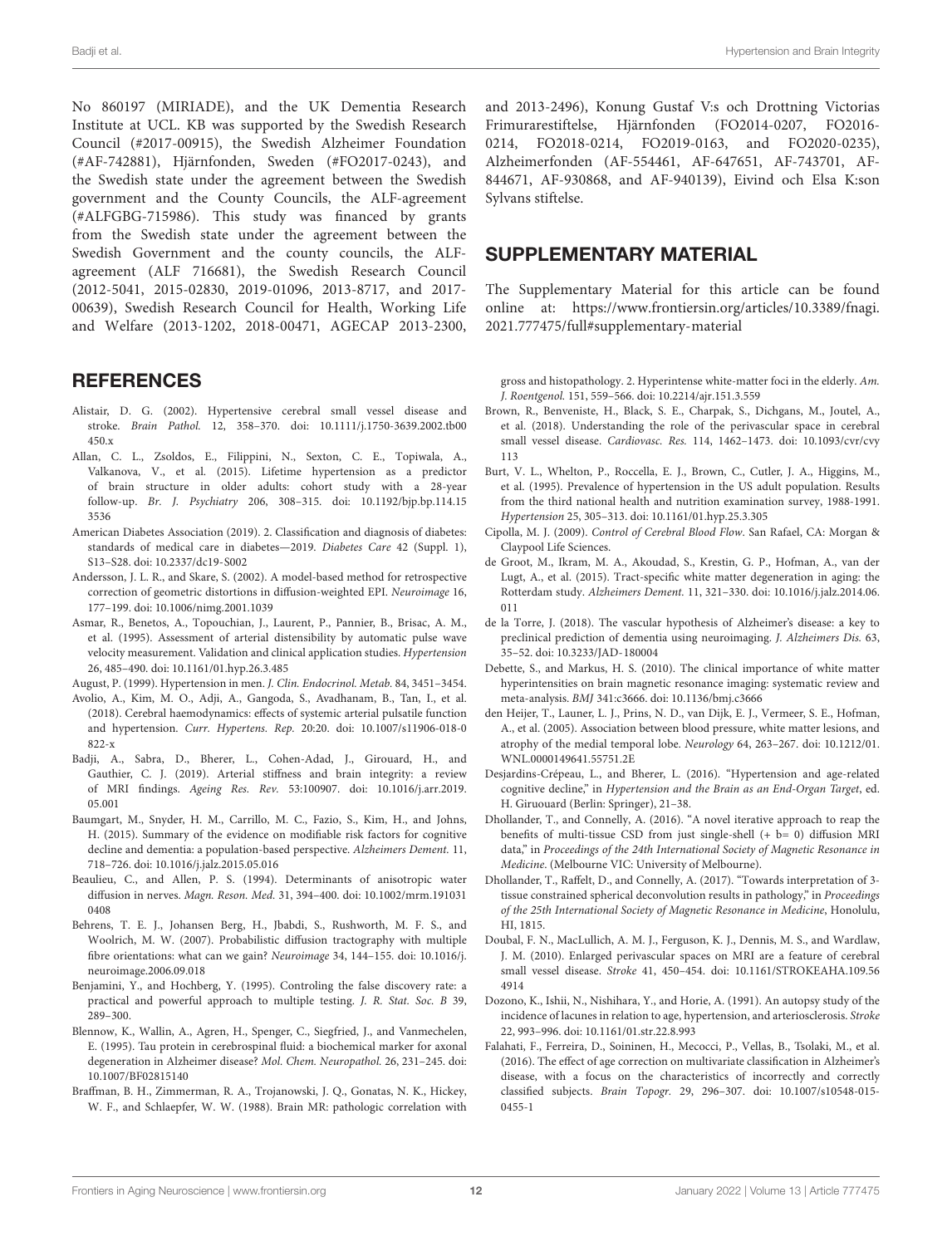- <span id="page-12-12"></span>Faraco, G., and Iadecola, C. (2013). Hypertension: a harbinger of stroke and dementia. Hypertension 62, 810–817. [doi: 10.1161/HYPERTENSIONAHA.113.](https://doi.org/10.1161/HYPERTENSIONAHA.113.01063) [01063](https://doi.org/10.1161/HYPERTENSIONAHA.113.01063)
- <span id="page-12-23"></span>Farrall, A. J., and Wardlaw, J. M. (2009). Blood–brain barrier: ageing and microvascular disease–systematic review and meta-analysis. Neurobiol. Aging 30, 337–352. [doi: 10.1016/j.neurobiolaging.2007.07.015](https://doi.org/10.1016/j.neurobiolaging.2007.07.015)
- <span id="page-12-9"></span>Fazekas, F., Kleinert, R., Offenbacher, H., Payer, F., Schmidt, R., Kleinert, G., et al. (1991). The morphologic correlate of incidental punctate white matter hyperintensities on MR images. AJNR Am. J. Neuroradiol. 12, 915–921.
- <span id="page-12-14"></span>Fazekas, F., Kleinert, R., Offenbacher, H., Schmidt, R., Kleinert, G., Payer, F., et al. (1993). Pathologic correlates of incidental MRI white matter signal hyperintensities. Neurology 43, 1683–1689. [doi: 10.1212/wnl.43.9.1683](https://doi.org/10.1212/wnl.43.9.1683)
- <span id="page-12-5"></span>Fischl, B., and Dale, A. M. (2000). Measuring the thickness of the human cerebral cortex from magnetic resonance images. Proc. Natl. Acad. Sci. U.S.A. 97, 11050–11055. [doi: 10.1073/pnas.200033797](https://doi.org/10.1073/pnas.200033797)
- <span id="page-12-34"></span>Fitri, F. I., and Rambe, A. S. (2018). Correlation between hypertension and cognitive function in elderly. IOP Conf. Ser. Earth Environ. Sci. 125:012177. [doi: 10.1088/1755-1315/125/1/012177](https://doi.org/10.1088/1755-1315/125/1/012177)
- <span id="page-12-25"></span>Gons, R. A. R., van Oudheusden, L. J. B., de Laat, K. F., van Norden, A. G. W., van Uden, I. W. M., Norris, D. G., et al. (2012). Hypertension is related to the microstructure of the corpus callosum: the RUN DMC study. J. Alzheimers Dis. 32, 623–631. [doi: 10.3233/JAD-2012-121006](https://doi.org/10.3233/JAD-2012-121006)
- <span id="page-12-4"></span>Gorelick, P. B., Furie, K. L., Iadecola, C., Smith, E. E., Waddy, S. P., Lloyd-Jones, D. M., et al. (2017). Defining optimal brain health in adults: a presidential advisory from the American heart association/American stroke association. Stroke 48, e284–e303. [doi: 10.1161/str.000000000000](https://doi.org/10.1161/str.0000000000000148) [0148](https://doi.org/10.1161/str.0000000000000148)
- <span id="page-12-28"></span>Gottesman, R. F., Coresh, J., Catellier, D. J., Sharrett, A. R., Rose, K. M., Coker, L. H., et al. (2010). Blood pressure and white-matter disease progression in a biethnic cohort: atherosclerosis risk in communities (ARIC) study. Stroke 41, 3–8. [doi: 10.1161/STROKEAHA.109.566992](https://doi.org/10.1161/STROKEAHA.109.566992)
- <span id="page-12-8"></span>Gregoire, S. M., Chaudhary, U. J., Brown, M. M., Yousry, T. A., Kallis, C., Jäger, H. R., et al. (2009). The microbleed anatomical rating scale (MARS): reliability of a tool to map brain microbleeds. Neurology 73, 1759–1766. [doi: 10.1212/](https://doi.org/10.1212/WNL.0b013e3181c34a7d) [WNL.0b013e3181c34a7d](https://doi.org/10.1212/WNL.0b013e3181c34a7d)
- <span id="page-12-31"></span>Guo, Z., Fratiglioni, L., Zhu, L., Fastbom, J., Winblad, B., and Viitanen, M. (1999). Occurrence and progression of dementia in a community population aged 75 years and older: relationship of antihypertensive medication use. Arch. Neurol. 56, 991–996. [doi: 10.1001/archneur.56.8.991](https://doi.org/10.1001/archneur.56.8.991)
- <span id="page-12-13"></span>Habes, M., Sotiras, A., Erus, G., Toledo, J. B., Janowitz, D., Wolk, D. A., et al. (2018). White matter lesions. Neurology 91, e964–e975. [doi: 10.1212/wnl.](https://doi.org/10.1212/wnl.0000000000006116) [0000000000006116](https://doi.org/10.1212/wnl.0000000000006116)
- <span id="page-12-32"></span>Hajjar, I., Catoe, H., Sixta, S., Boland, R., Johnson, D., Hirth, V., et al. (2005). Crosssectional and longitudinal association between antihypertensive medications and cognitive impairment in an elderly population. J. Gerontol. A Biol. Sci. Med. Sci. 60, 67–73. [doi: 10.1093/gerona/60.1.67](https://doi.org/10.1093/gerona/60.1.67)
- <span id="page-12-30"></span>Harrington, F., Saxby, B. K., McKeith, I. G., Wesnes, K., and Ford, G. A. (2000). Cognitive performance in hypertensive and normotensive older subjects. Hypertension 36, 1079–1082. [doi: 10.1161/01.hyp.36.6.1079](https://doi.org/10.1161/01.hyp.36.6.1079)
- <span id="page-12-3"></span>Hughes, T. M., Kuller, L. H., Barinas-Mitchell, E. J. M., McDade, E. M., Klunk, W. E., Cohen, A. D., et al. (2014). Arterial stiffness and β-amyloid progression in nondemented elderly adults. JAMA Neurol. 71, 562–568. [doi: 10.1001/](https://doi.org/10.1001/jamaneurol.2014.186) [jamaneurol.2014.186](https://doi.org/10.1001/jamaneurol.2014.186)
- <span id="page-12-11"></span>Iadecola, C. (2010). The overlap between neurodegenerative and vascular factors in the pathogenesis of dementia. Acta Neuropathol. 120, 287–296. [doi: 10.1007/](https://doi.org/10.1007/s00401-010-0718-6) [s00401-010-0718-6](https://doi.org/10.1007/s00401-010-0718-6)
- <span id="page-12-16"></span>Iadecola, C. (2013). The pathobiology of vascular dementia. Neuron 80, 844–866. [doi: 10.1016/j.neuron.2013.10.008](https://doi.org/10.1016/j.neuron.2013.10.008)
- <span id="page-12-0"></span>Iadecola, C. (2014). Hypertension and dementia. Hypertension 64, 3–5.
- <span id="page-12-6"></span>Jack, C. R. Jr., Wiste, H. J., Weigand, S. D., Therneau, T. M., Lowe, V. J., Knopman, D. S., et al. (2017). Defining imaging biomarker cut points for brain aging and Alzheimer's disease. Alzheimers Dement. 13, 205–216. [doi: 10.1016/j.jalz.2016.](https://doi.org/10.1016/j.jalz.2016.08.005) [08.005](https://doi.org/10.1016/j.jalz.2016.08.005)
- <span id="page-12-35"></span>Johansen, A., Holmen, J., Stewart, R., and Bjerkeset, O. (2012). Anxiety and depression symptoms in arterial hypertension: the influence of antihypertensive

treatment. the HUNT study, Norway. Eur. J. Epidemiol. 27, 63–72. [doi: 10.1007/](https://doi.org/10.1007/s10654-011-9641-y) [s10654-011-9641-y](https://doi.org/10.1007/s10654-011-9641-y)

- <span id="page-12-15"></span>Joutel, A., and Chabriat, H. (2017). Pathogenesis of white matter changes in cerebral small vessel diseases: beyond vessel-intrinsic mechanisms. Clin. Sci. 131, 635–651. [doi: 10.1042/CS20160380](https://doi.org/10.1042/CS20160380)
- <span id="page-12-33"></span>Khachaturian, A. S., Zandi, P. P., Lyketsos, C. G., Hayden, K. M., Skoog, I., Norton, M. C., et al. (2006). Antihypertensive medication use and incident Alzheimer disease: the Cache County study. Arch. Neurol. 63, 686–692. [doi:](https://doi.org/10.1001/archneur.63.5.noc60013) [10.1001/archneur.63.5.noc60013](https://doi.org/10.1001/archneur.63.5.noc60013)
- <span id="page-12-19"></span>Kombate, D., Guinhouya, K. M., Kumako, V., Assogba, K., Apetse, K., Kevi, S., et al. (2012). Facteurs de risque vasculaire predisposant aux lacunes cerebrales au CHU de Lome (Togo). J. Rech. Sci. Univ. Lomé 14, 191–195.
- <span id="page-12-27"></span>Korf, E. S. C., White, L. R., Scheltens, P., and Launer, L. J. (2004). Midlife blood pressure and the risk of hippocampal atrophy. Hypertension 44, 29–34. [doi:](https://doi.org/10.1161/01.hyp.0000132475.32317.bb) [10.1161/01.hyp.0000132475.32317.bb](https://doi.org/10.1161/01.hyp.0000132475.32317.bb)
- <span id="page-12-22"></span>Kuller, L. H., Margolis, K. L., Gaussoin, S. A., Bryan, N. R., Kerwin, D., Limacher, M., et al. (2010). Relationship of hypertension, blood pressure, and blood pressure control with white matter abnormalities in the women's health initiative memory study (WHIMS)-MRI trial. J. Clin. Hypertens. 12, 203–212. [doi: 10.1111/j.1751-7176.2009.00234.x](https://doi.org/10.1111/j.1751-7176.2009.00234.x)
- <span id="page-12-26"></span>Lane, C. A., Barnes, J., Nicholas, J. M., Sudre, C. H., Cash, D. M., Parker, T. D., et al. (2019). Associations between blood pressure across adulthood and late-life brain structure and pathology in the neuroscience substudy of the 1946 British birth cohort (Insight 46): an epidemiological study. Lancet Neurol. 18, 942–952. [doi: 10.1016/S1474-4422\(19\)30228-5](https://doi.org/10.1016/S1474-4422(19)30228-5)
- <span id="page-12-29"></span>Longstreth, W. T., Manolio, T. A., Arnold, A., Burke, G. L., Bryan, N., Jungreis, C. A., et al. (1996). Clinical correlates of white matter findings on cranial magnetic resonance imaging of 3301 elderly people. Stroke 27, 1274–1282. [doi: 10.1161/01.str.27.8.1274](https://doi.org/10.1161/01.str.27.8.1274)
- <span id="page-12-24"></span>Maclullich, A. M. J., Ferguson, K. J., Reid, L. M., Deary, I. J., Starr, J. M., Seckl, J. R., et al. (2009). Higher systolic blood pressure is associated with increased water diffusivity in normal-appearing white matter. Stroke 40, 3869–3871. [doi:](https://doi.org/10.1161/STROKEAHA.109.547877) [10.1161/STROKEAHA.109.547877](https://doi.org/10.1161/STROKEAHA.109.547877)
- <span id="page-12-10"></span>MacLullich, A. M. J., Wardlaw, J. M., Ferguson, K. J., Starr, J. M., Seckl, J. R., and Deary, I. J. (2004). Enlarged perivascular spaces are associated with cognitive function in healthy elderly men. J. Neurol. Neurosurg. Psychiatry 75, 1519-1523. [doi: 10.1136/jnnp.2003.030858](https://doi.org/10.1136/jnnp.2003.030858)
- <span id="page-12-1"></span>Maillard, P., Fletcher, E., Lockhart, S. N., Roach, A. E., Reed, B., Mungas, D., et al. (2014). White matter hyperintensities and their penumbra lie along a continuum of injury in the aging brain. Stroke 45, 1721–1726. [doi: 10.1161/](https://doi.org/10.1161/STROKEAHA.113.004084) [STROKEAHA.113.004084](https://doi.org/10.1161/STROKEAHA.113.004084)
- <span id="page-12-20"></span>Maillard, P., Seshadri, S., Beiser, A., Himali, J. J., Au, R., Fletcher, E., et al. (2012). Effects of systolic blood pressure on white-matter integrity in young adults in the Framingham heart study: a cross-sectional study. Lancet Neurol. 11, 1039–1047. [doi: 10.1016/S1474-4422\(12\)70241-7](https://doi.org/10.1016/S1474-4422(12)70241-7)
- <span id="page-12-18"></span>Martí-Vilalta, J. L., Arboix, A., and Mohr, J. P. (2011). "Microangiopathies (lacunes)," in Stroke, eds G. du Boulay, A. Molyneux, and I. Moseley (Amsterdam: Elsevier), 485–515. [doi: 10.1016/b978-1-4160-5478-8.10027-2](https://doi.org/10.1016/b978-1-4160-5478-8.10027-2)
- <span id="page-12-21"></span>McEvoy, L. K., Fennema-Notestine, C., Eyler, L. T., Franz, C. E., Hagler, D. J. Jr., Lyons, M. J., et al. (2015). Hypertension-related alterations in white matter microstructure detectable in middle age. Hypertension 66, 317–323. [doi: 10.](https://doi.org/10.1161/HYPERTENSIONAHA.115.05336) [1161/HYPERTENSIONAHA.115.05336](https://doi.org/10.1161/HYPERTENSIONAHA.115.05336)
- <span id="page-12-2"></span>Mitchell, G. F. (2014). Arterial stiffness and hypertension: chicken or egg? Hypertension 64, 210–214. [doi: 10.1161/hypertensionaha.114.0](https://doi.org/10.1161/hypertensionaha.114.03449) [3449](https://doi.org/10.1161/hypertensionaha.114.03449)
- <span id="page-12-17"></span>Mito, R., Dhollander, T., Xia, Y., Raffelt, D., and Salvado, O. (2019). In vivo microstructural heterogeneity of white matter lesions in Alzheimer's disease using tissue compositional analysis of diffusion MRI data. bioRxiv [Preprint]. [doi: 10.1101/623124](https://doi.org/10.1101/623124)
- <span id="page-12-36"></span>Moonen, J. E. F., Foster-Dingley, J. C., de Ruijter, W., van der Grond, J., de Craen, A. J. M., and van der Mast, R. C. (2016). Effect of discontinuation of antihypertensive medication on orthostatic hypotension in older persons with mild cognitive impairment: the DANTE study Leiden. Age Ageing 45, 249–255. [doi: 10.1093/ageing/afv199](https://doi.org/10.1093/ageing/afv199)
- <span id="page-12-7"></span>Mori, S., Oishi, K., Jiang, H., Jiang, L., Li, X., Akhter, K., et al. (2008). Stereotaxic white matter atlas based on diffusion tensor imaging in an